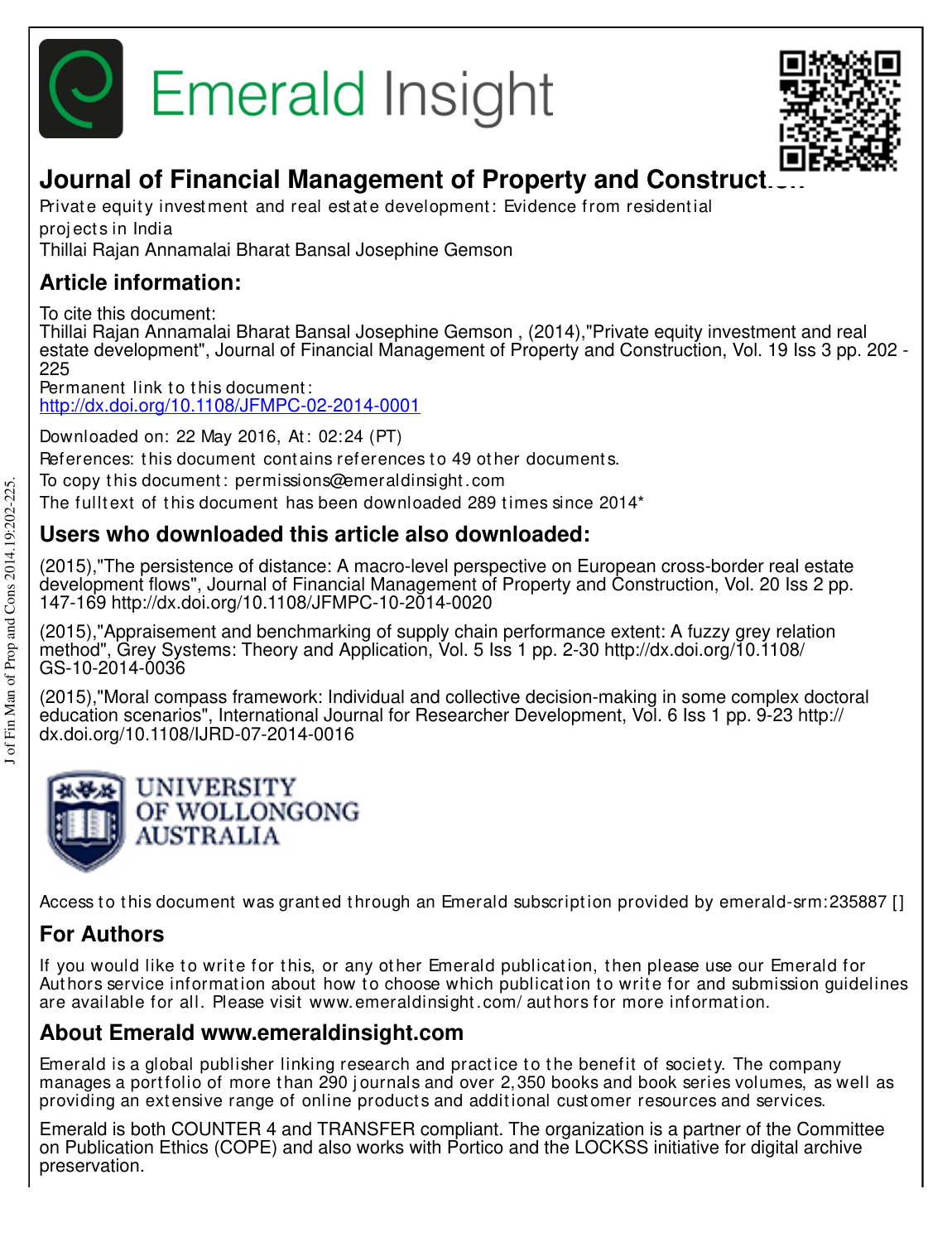\*Relat ed cont ent and download informat ion correct at t ime of download.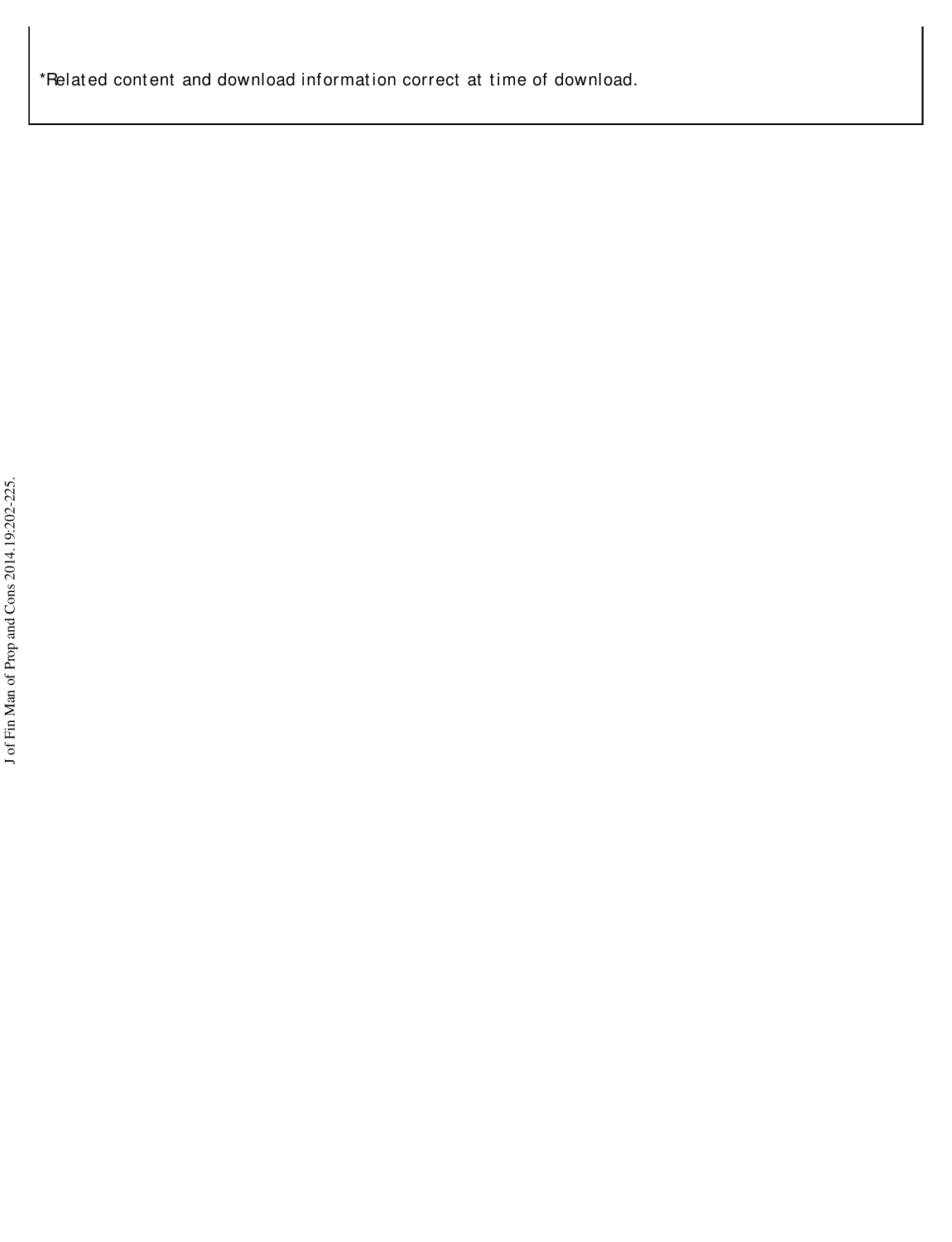

The current issue and full text archive of this journal is available at **www.emeraldinsight.com/1366-4387.htm**

**IFMPC** 19,3

**202**



Journal of Financial Management of Property and Construction Vol. 19 No. 3, 2014 pp. 202-225 © Emerald Group Publishing Limited 1366-4387 DOI 10.1108/JFMPC-02-2014-0001

# **Private equity investment and real estate development Evidence from residential projects in India**

Thillai Rajan Annamalai *Department of Management Studies, Indian Institute of Technology Madras, Chennai, India*

Bharat Bansal

*Department of Civil Engineering, Indian Institute of Technology Madras, Chennai, India, and*

> Josephine Gemson *Department of Management Studies, Indian Institute of Technology Madras, Chennai, India*

### **Abstract**

**Purpose** – The purpose of this paper is to understand the trends and contribution of private equity (PE) investors in real estate development in India because the real estate sector in India had witnessed significant investments from PE firms in recent years.

**Design/methodology/approach** – The study focused on residential segment of real estate development, as it is the largest among all the segments. Two types of analyses have been done in this paper: first was to compare residential projects with PE investment with those that did not have any PE investment. The results were based on an analysis of 453 residential projects. The second was an analysis of only those projects that had PE investment. This paper studied if there were differences in investment patterns between domestic and foreign PE investors, and dedicated and diversified PE investors.

**Findings** – Projects with PE investment were larger, as compared to projects that did not have any PE investment. The results of this paper also showed that PE firms preferred to invest with developers who had significant experience in undertaking larger-sized projects. PE investments significantly happened in projects that were located in metro cities. While PE firms as a whole preferred to invest in project mode, domestic investors were more inclined to invest in a project structure as compared to foreign PE firms. Though foreign PE firms invested more amounts per deal on average, there was a negative relationship between foreign PE firms and the extent of their shareholding in the investment.

**Practical implications** – Encouraging PE investment in real estate projects would contribute toward to increasing the transparency in the sector. Strengthening the domestic PE industry would increase investment flow for real estate projects. PE investors who are able to add value to their investments are able to obtain higher shareholding.

**Originality/value** – Empirical research on Indian real estate industry is scarce because of the lack of transparency and availability of reliable data. This is one of the initial studies on the Indian real estate sector based on a robust dataset.

The authors would like to acknowledge the helpful comments provided by the anonymous reviewers in improving the paper. Research support from E. Sravya Sudha and Keerthana Sundar is gratefully acknowledged. Financial support from Human Settlement Management Institute of the Housing and Urban Development Corporation Limited is also being gratefully acknowledged.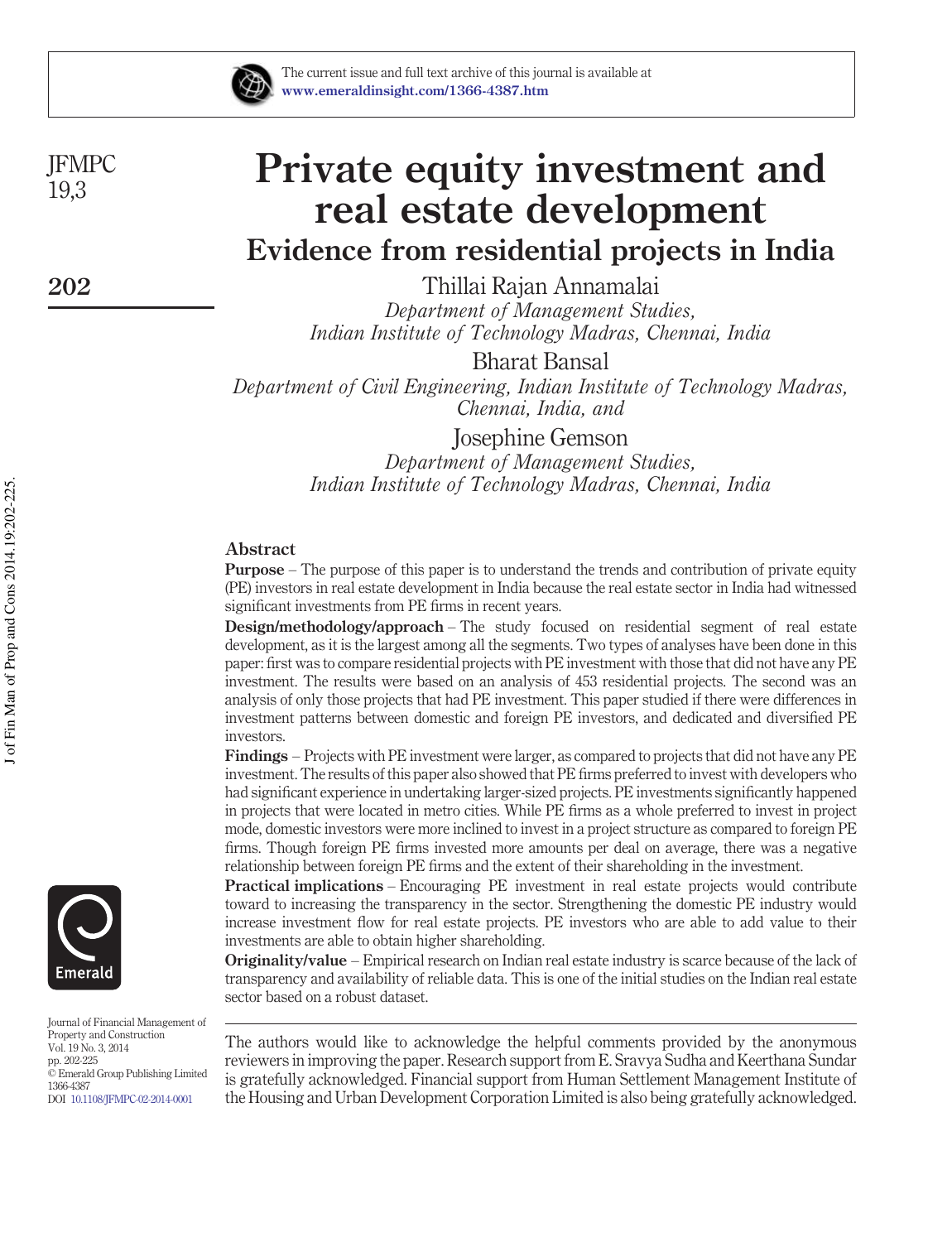**Keywords** India, Real estate, Developer experience, Floor space index, Private equity, Special purpose vehicle

**Paper type** Technical Paper

#### **1. Real estate sector in India**

The real estate sector forms an integral component in India's economy. In addition to housing the country's one billion people and providing location facilities for all businesses, this sector supported around 7.6 million jobs directly. Estimated to grow at a rate of 20 per cent per annum (FICCI, 2012), the sector was expected to earn revenues of \$180 billion by 2020 (IBEF, 2013). This phenomenal growth can be attributed to favorable demographics, increasing purchasing power of the urban population, professionalism in real estate and the reforms initiated by the government to attract global investors. The Indian real estate sector was ranked 20th among the top global markets for real estate investment in 2012, with investments worth Rs. 190 billion (\$3.46 billion) during 2012 (Cushman and Wakefield, 2013).

### *1.1 Residential real estate*

Real estate sector can be broadly categorized into five segments:

- (1) residential;
- (2) retail;
- (3) hospitality;
- (4) commercial; and
- (5) industrial.

The residential sector formed the core of the real estate sector in India, which contributed to about 5.9 per cent of India's gross domestic product (GDP) (Ernst and Young, 2013a). The demand for residential properties in India has increased over the past few years, given the rapid urbanization of the population, increasing personal incomes, simplified banking procedures and setting up of financial institutions that provided mortgages for purchases of residential properties. Further, India's emergence as an attractive off-shoring destination to captive units of major Fortune 500 companies and the entry of professional real estate companies with strong expertise in real estate development had catalyzed the industry growth in recent years.

In 2012, the urban and rural housing shortage was estimated at 18.8 and 47.4 million, respectively (IBEF, 2013). A key challenge for real estate developers in meeting this demand was to raise the required capital needed for developing various projects.

#### *1.2 Financing real estate projects*

Real estate developers were faced with substantial constraints in mobilizing their capital requirements because of regulatory and other characteristics of the industry in India. Broadly, the capital requirements for residential real estate projects can be classified into four categories:

- (1) land acquisition;
- (2) project development;

Private equity investment

**203**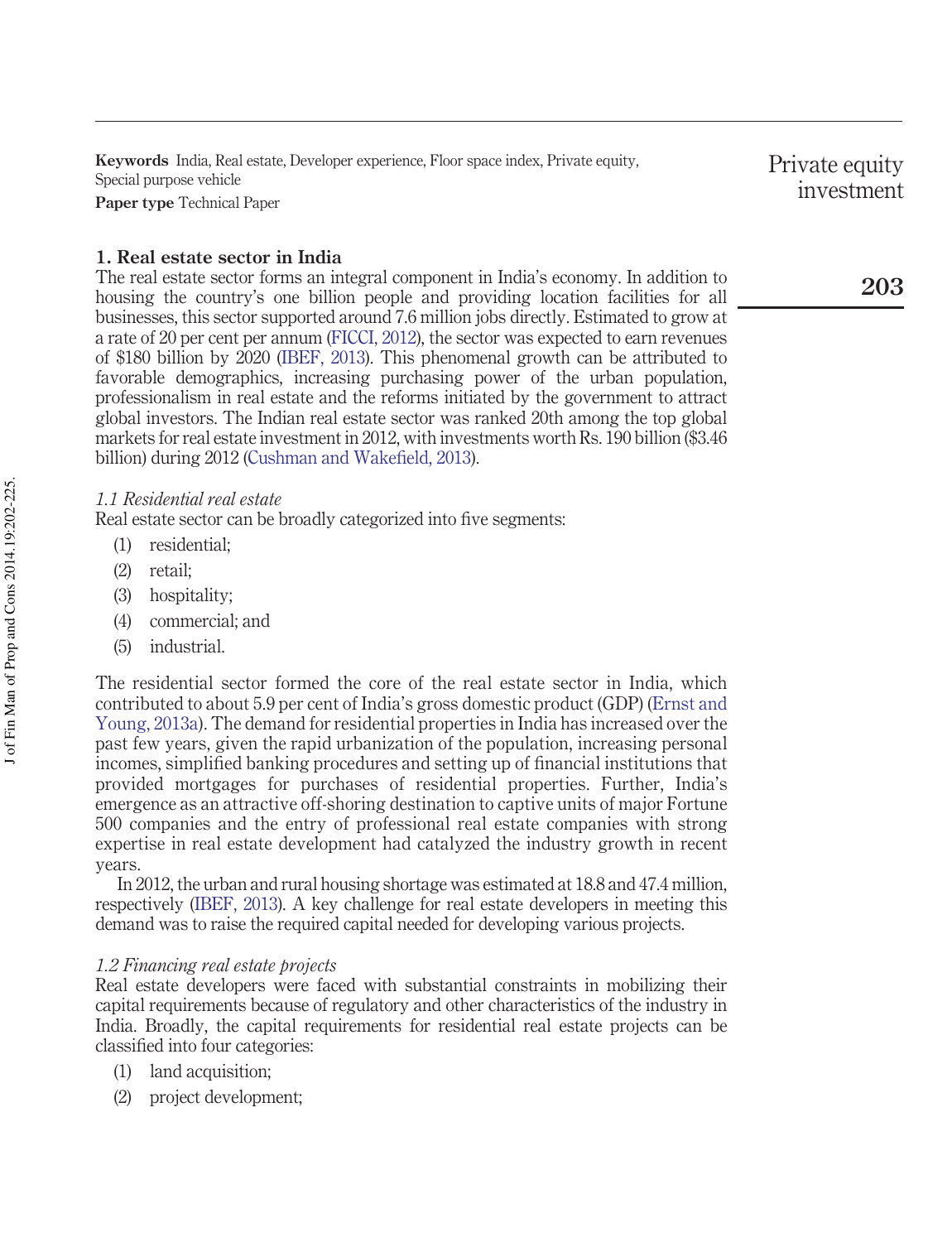**IFMPC** 19,3

**204**

- (3) construction; and
- (4) sales and marketing.

Land acquisition and construction would account for the bulk of the capital needs. Regulatory restrictions prevented domestic banks or external commercial borrowings to fund land acquisition costs. Even construction costs were not fully provided for by the banks. Therefore, real estate developers had to rely on equity capital, high cost funding from informal sources and customer advances to meet their capital requirements. With increasing project size, developers found it difficult to provide the necessary equity from own sources. While larger developers resorted to the stock market to raise capital through initial public offerings (IPOs) during 2007-2008, the poor performance of these stocks in the secondary market made it difficult for other developers to come with IPO's (Thillai Rajan and Doshi, 2012). Funding from informal sources is very expensive and financing from customer advances is time consuming.

The real estate developers keen on obtaining alternate sources of capital, found that investment from private equity (PE) investors can be a key source of funding. The growth of the real estate industry in India and the potential for obtaining attractive financial returns also attracted the PE investors. To facilitate foreign capital investment from PE and other investors, the government issued a press note in 2005, which permitted foreign direct investment (FDI) in real estate projects (Department of Industrial Policy and Promotion, 2005). The results of liberalizing the real estate sector for FDI were quickly evident as substantial PE investment in the form of FDI started happening in real estate projects.

#### *1.3 PE in real estate*

PE is a form of capital that uses equity and equity-related instruments (such as preference shares, preference shares compulsorily convertible to equity shares and debentures fully and compulsorily convertible into equity shares) to invest in various projects. Originally used as venture capital to finance innovative hi-tech companies, the success of the PE financing model resulted in the use of PE investment approaches in other sectors such as manufacturing, infrastructure and real estate (Lorenzo, 1996). PE also represented an alternative method of raising funds and is ideal for situations where the project characteristics such as uncertainty, investment horizon, and quantum of funding make it difficult to raise funding from conventional sources such as banks and primary capital markets. In recent years, PE investors had shown increasing interest to invest in real estate projects. In 2013, the total value of real estate PE funds that were closed worldwide was \$31.4 billion (PERE, 2013). In India, about \$17 billion estimated to have been invested in 290 real estate projects till 2010 (Thillairajan and Doshi, 2012). Venture Intelligence (2014) estimated that there were 337 PE deals in real estate in India during January 2010-June 2014. Of the above, 291 deals had details on the investment amount and the total investment in these 291 deals was \$11.18 billion.

#### *1.4 Structure of the paper*

The remaining part of the paper is structured as follows. Section 2 presents a brief literature review of PE investments and investment drivers in real estate. Section 3 provides the objective of the paper. Section 4 describes the study data and methodology.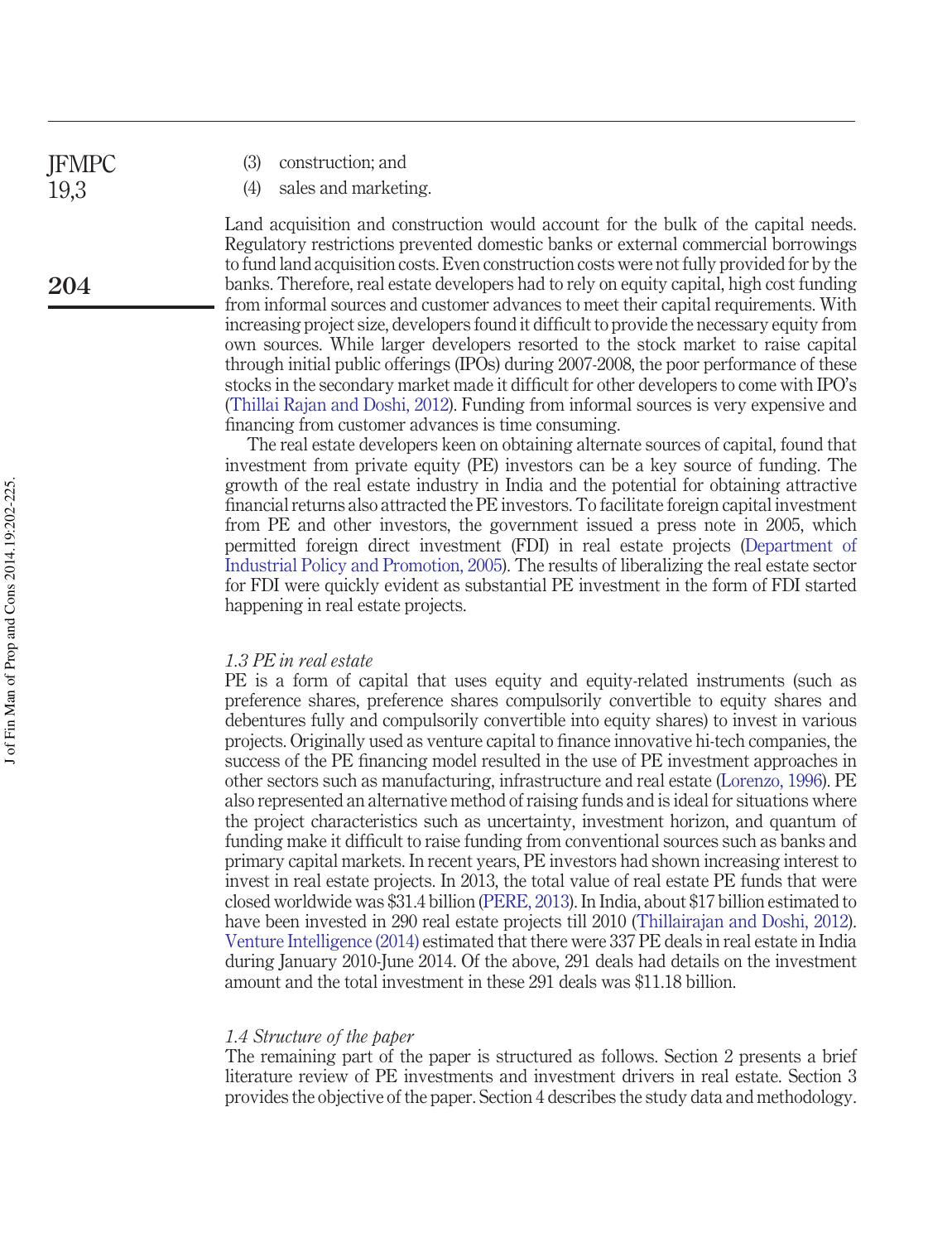Section 5 presents the results, and Section 6 discusses the findings of the study. Implications of the results and conclusion are provided in Section 7.

#### **2. Literature review**

PE is often known as risk capital provided in a variety of situations, ranging from finance provided to business start-ups, mezzanine finance and to the purchase of large mature quoted companies (Gillian and Wright, 2008). PE firms obtain capital from various fund providers (called limited partners) and manage the capital in fiduciary capacity by investing in identified opportunities. Other than seeking higher returns, the limited partners who invest in PE funds, also aim to achieve portfolio diversification or spread their risk. PE funds are set-up as close-ended funds with a with a fixed-term horizon, at the end of which the capital and returns are repatriated to the limited partners. The PE firms that are responsible for identifying the investment opportunities and managing the day-to-day operations of the fund are called general partners. A single PE firm will typically have several funds, with each fund having its own set of general partners.

PE, as a financial intermediary, is known to operate in situations where informational asymmetry is particularly prevalent (Gompers and Lerner, 1999). Because real estate is not directly traded on a central exchange, the physical real estate market is characterized by relative lack of liquidity, large lot size and high transaction costs with properties that are locationally fixed and heterogeneous. The low transparency of the real estate market also results in potential asymmetric information (Georgiev, 2002). Ippolito (2007) has highlighted some of the other challenges for PE investment in countries like India. He has said that there could be difficulties in conducting proper due diligence and challenges regarding government limitations on foreign ownership in some sectors. Post investment, it may be difficult to find properly qualified managers capable of improving operations, and to exit the investment because of the limited depth of capital markets.

From the PE firm's point of view, the real estate sector has emerged as a viable alternative to achieve balance in the portfolio (Adair *et al.*, 1999), the traditional view being that property is a long-term low-risk investment with potential for diversification (Rydin *et al.*, 1990). In real estate, PE investment strategies fall under the following three categories (Lin, 2008):

- (1) *Core plus:* This is a moderate risk/moderate return strategy. The funds usually invest in projects that need mid-high value addition. This kind of investment strategy is very rare in real estate segment.
- (2) *Value added:* This is a medium-to-high risk/medium-to-high return strategy. The funds acquire properties, add-value to them and sell them at a time when the property market is booming.
- (3) *Opportunistic:* This is a high risk/high return strategy. The properties will require a high degree of enhancement or complete development. This strategy may also involve investments in development, raw land and niche property sectors. These types of investments are highly tactical and involve a good amount of diligence from the investor. This is also the most common type of investment that the PE investors undertake.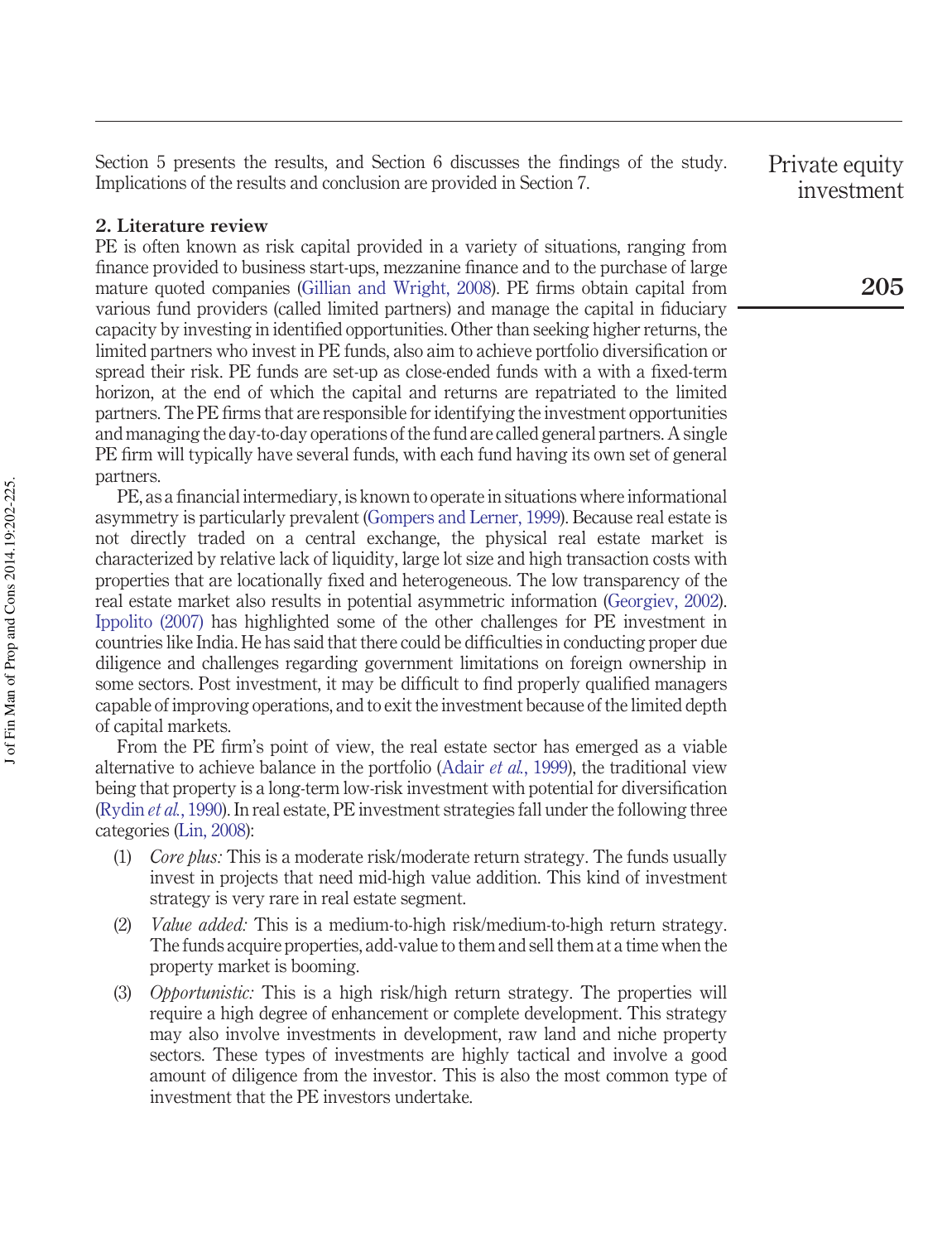| <b>IFMPC</b><br>19,3 | Most real estate PE funds that pursue opportunistic investments typically seek<br>compounded returns in excess of 18 per cent per year and have the highest risk-return<br>profile (Haas, 2006). Kaplan (2011) summarized the typical investment strategies by PE<br>funds in real estate as follows: |
|----------------------|-------------------------------------------------------------------------------------------------------------------------------------------------------------------------------------------------------------------------------------------------------------------------------------------------------|
|                      |                                                                                                                                                                                                                                                                                                       |

- co-investment or joint ventures with other equity funds in target assets;
- structured finance or leveraged buy-outs, characterized by the use of debt and equity to acquire higher quality assets;
- acquisition of or investment in distressed assets, which may include the purchase of distressed loan portfolios; and
- development, where the fund itself intends to undertake a development project.

PE investors seek a high rate of financial return on their investments as compared to other investors. However, unlike the creditors to the project, the PE investors are not guaranteed a return on their investment. In addition, the equity nature of their capital meant that they are present at the bottom-bucket of the cash-flow waterfall (Page *et al.*, 2008) and will receive returns only after the debt investors have been paid. This leads them to do extensive due diligence while making investments. The success of a PE firm depends on making the right bets and ensuring good returns for the investors who invest in the fund.

We also briefly reviewed the literature on prices and investment drivers in real estate. The real estate prices and returns are affected by the economic environment. Ling and Naranjo (2012) analyzed the impact of various economic parameters on the real estate returns. After developing a multi-factor asset pricing model, the authors show that 90 per cent of the variation in the returns is explained by domestic consumption, interest rates (T-Bills) and inflation rates. Lieser and Groh, 2011 identify and analyze the factors that determine the level of investment in real estate markets. Using a unique data set of 47 countries worldwide, covering the period 2000-2009, the authors explore how socioeconomic, demographic and institutional characteristics affect commercial real estate investment. They conclude that economic growth, rapid urbanization and compelling demographics attract real estate investment, and a lack of transparency in the framework, administrative burdens of real estate business, sociocultural challenges and political stabilities reduce international real estate allocations.

The economic growth of a country is an important factor in determining the overall investment across real estate projects. A high GDP growth, low unemployment, larger size of economy (Chen and Hobbs, 2003) and better technology spurs real estate investment. In addition to economic growth, the demographic attributes of the country are an important determinant of the real estate investments. It is shown that accessibility to the property, urbanization and connectivity of the region are important determinants of the returns on the investment for any investor. As a corollary, an investor usually looks for investment in regions of rapid urbanization, regions with good connectivity and accessibility as these are likely to increase the valuations of the property in future. Lynn (2007) shows that rapid urbanization leads to an upward shift in demand of real estate due to migration and hence makes the investment more attractive.

Depth and sophistication level of capital markets also play a role in attracting real estate investments. Adlington *et al.* (2008) and Adair *et al.* (1999) showed that a deep

**206**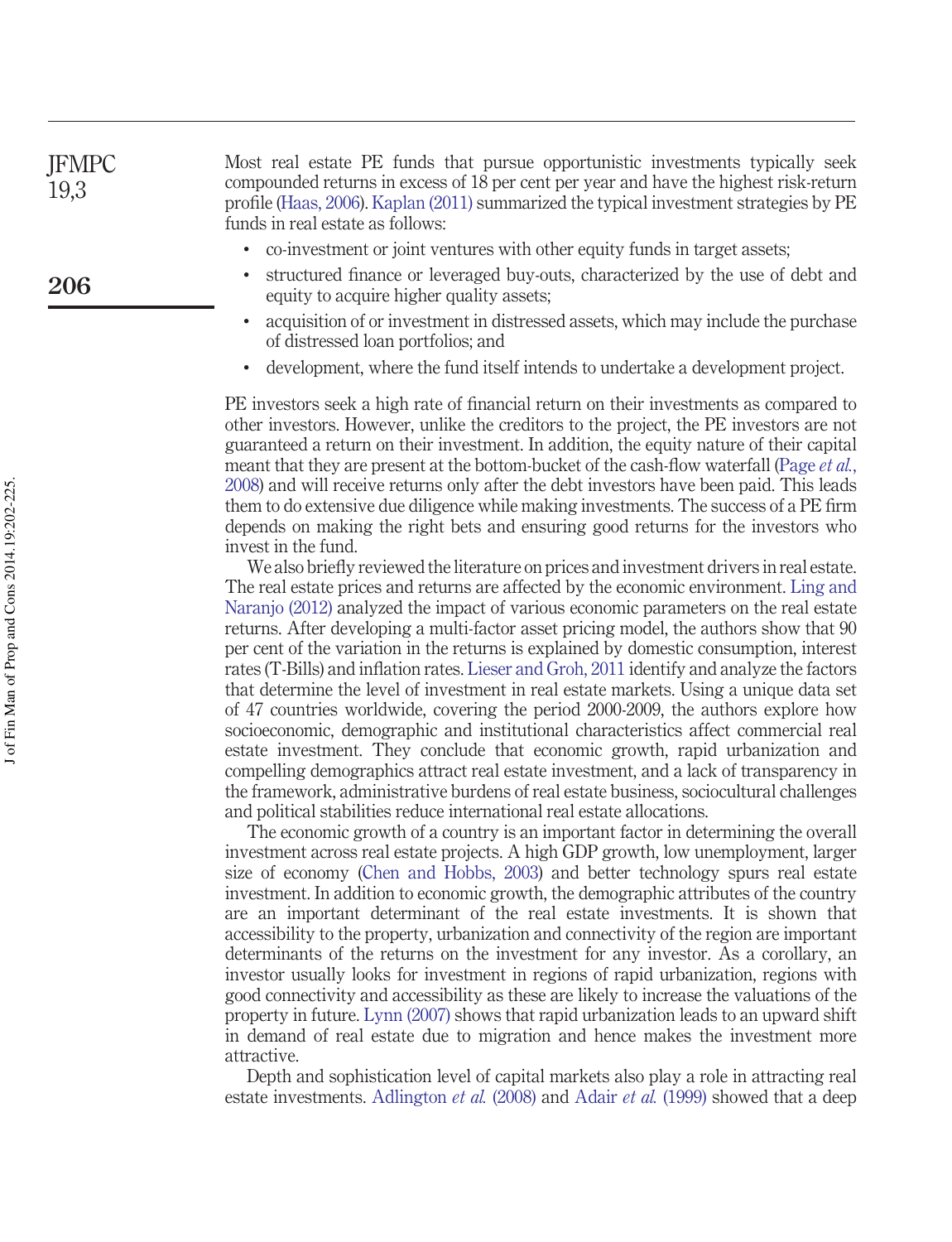financial market, stable banking and financing systems are important for attracting real estate investments. Easier access to capital markets (Worzala and Newell, 1997) through sources such as Real Estate Investment Trusts (REITs) and favorable exit routes are important considerations for an investor while investing (Connor and Liang, 2000). The social, cultural and political environment also plays an important role in real estate. Lee (2001) showed that the level of perceived crime and corruption can prove to be a significant impediment to real estate investments in a country. Besides this, La Porta *et al.* (1997, 1998) showed that the legal environment of any country strongly influences the extent and size of capital investment in projects.

Worzala (1994) studied the motives, outlook and investing strategies of investors who held property investments. The study was based on a survey of 43 funds across Britain and Germany. The sample consisted of pension funds, financial institutions and publicly traded companies. The author argued that diversification was the primary motive of investment for the overseas investors. However, the investors did not pay too much attention to currency risk and transaction costs. This was attributed to the manager being an expert in local property markets and the ability of specialized people in handling currency risk. This result indicates that when domestic funds are compared to funds of foreign origin, there should not be a significant difference in their investment strategy. A globalized market has ensured that overseas property investors have dedicated teams and personnel to handle such idiosyncratic risks.

#### **3. Objective**

The purpose of this paper has the following main objectives. The first objective was to address the limited research on real estate investments in India. Despite the importance of real estate sector and the recent growth in the industry, academic research pertaining to financing of real estate projects has been limited. The main problem has been the availability of data because of the opacity associated with financial transactions in real estate (FICCI, 2012). However, with greater professionalization of the industry and the participation of outside investors and increasing size of the developers, more data on projects have started becoming available. While existing research on real estate investments had focused primarily on country level and investor level characteristics in understanding the investment rationale, our study uses various micro-level factors to a more granular insight into the underlying trends.

The second objective was to understand the contribution of PE investment in the real estate sector in a developing country like India. PE as a source of financing real estate projects has increased not just in India, but in many developing countries (Ernst and Young, 2013b). As a source of financing, PE investors contribute a lot more to their investments rather than just capital. It is well-known that the value addition and the monitoring activities of the PE investors contribute significantly to the success of their investments. By comparing projects with and without PE investment, this paper aims to get an exploratory understanding of the role of PE investors in real estate development.

The third objective was to understand the differences in investment patterns between different types of PE investors. In this study, we have classified PE investors on two dimensions: based on their origin (domestic or foreign) and based on the fund focus (dedicated real estate funds that invest only in real estate projects or diversified funds that are sector agnostic). While PE has emerged as an importance source of finance, it is also important that the investment is obtained from the right type of PE fund. For Private equity investment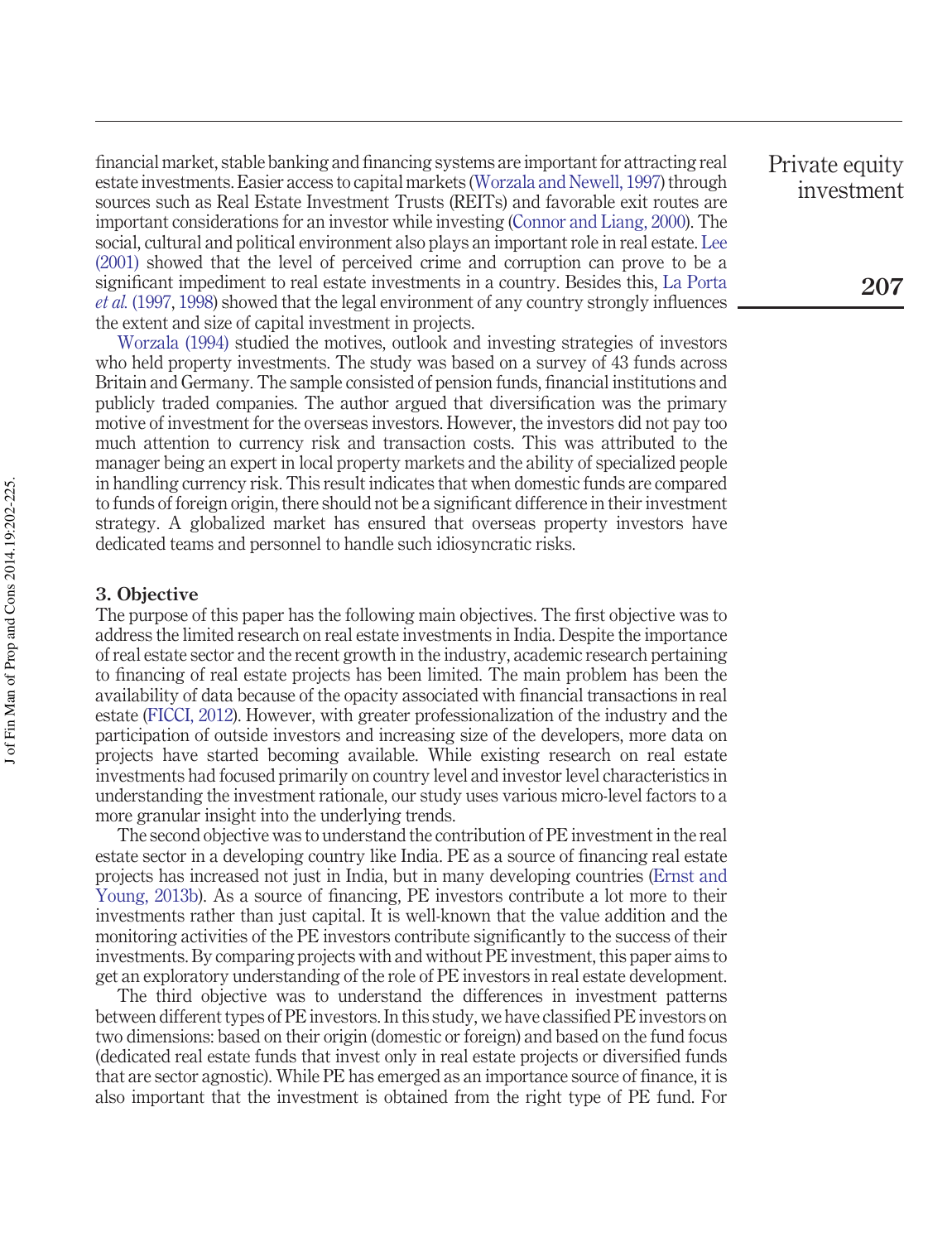| <b>IFMPC</b><br>19,3 | policy-makers and real estate developers, comparing the investment patterns between<br>domestic and foreign funds and dedicated and diversified funds help get insights into<br>the investment preferences of different types of PE funds. |
|----------------------|--------------------------------------------------------------------------------------------------------------------------------------------------------------------------------------------------------------------------------------------|
|                      |                                                                                                                                                                                                                                            |
|                      | The fourth objective was to understand the factors that influence PE                                                                                                                                                                       |
|                      | decision-making in real estate projects. For the real estate developer who is looking to                                                                                                                                                   |

decision-making in real estate projects. For the real estate developer who is looking to obtain PE investment for his project, an appreciation of the various factors that are considered by PE, while arriving at their investment decision can be very helpful.

#### **4. Data and methodology**

#### *4.1 Data sample*

Data on residential real estate projects developed between 2005 and 2012 formed the sample for the study. The above period was chosen for the following reasons:

- there was virtually no PE investment in real estate in the country before 2005. Growth in PE investment was witnessed only after 2005; and
- overall, data availability on real estate projects was very limited before 2005.

Rapid growth accompanied with professionalization of the real estate developers was seen only in the second half of the previous decade.

Because there was no single source that provided all the information used in the analysis, multiple sources of information were used. Data on the residential real estate projects were obtained from the following sources: emerging market information services (EMIS) database; CRISIL database; and Venture Intelligence Real Estate database. EMIS and CRISIL databases had details on the large real estate projects that were developed in India, while the Venture Intelligence Real Estate database specifically provided information on those projects that had PE investment. PE investment in real estate projects happened in two ways – either in the parent companies or directly in special purpose vehicles that were created for developing a specific project. A comprehensive dataset was created by aggregating the projects from these three sources, and removing the duplicates. In those instances where some of the project features were not available in the above sources, they were obtained from the websites of the respective developers.

To facilitate analysis, the projects were classified into three different categories as follows:

- (1) *Region:* Projects were classified into five categories, *viz*, North, South, East, West and Central depending on the geographical location of the project.
- (2) *Type of city:* Projects were classified based on the type of city in which they were located. Cities were classified as either metro or non-metro cities, based on the cost of living and house rent allowance guidelines issued by the Government of India. In this study, the following cities were considered as metro cities: Bengaluru, Chennai, Mumbai, Kolkata, Delhi and Hyderabad. All other cities were considered as non-metro cities.
- (3) *Target segment:* Projects were classified as "luxury" or "non-luxury" based on the facilities available. Residential projects which included any one of the following amenities were considered as "luxury" projects: swimming pool, jogging track, ATM, gymnasium, restaurant, departmental store or healthcare facility. All other projects were termed "non-luxury" projects.

**208**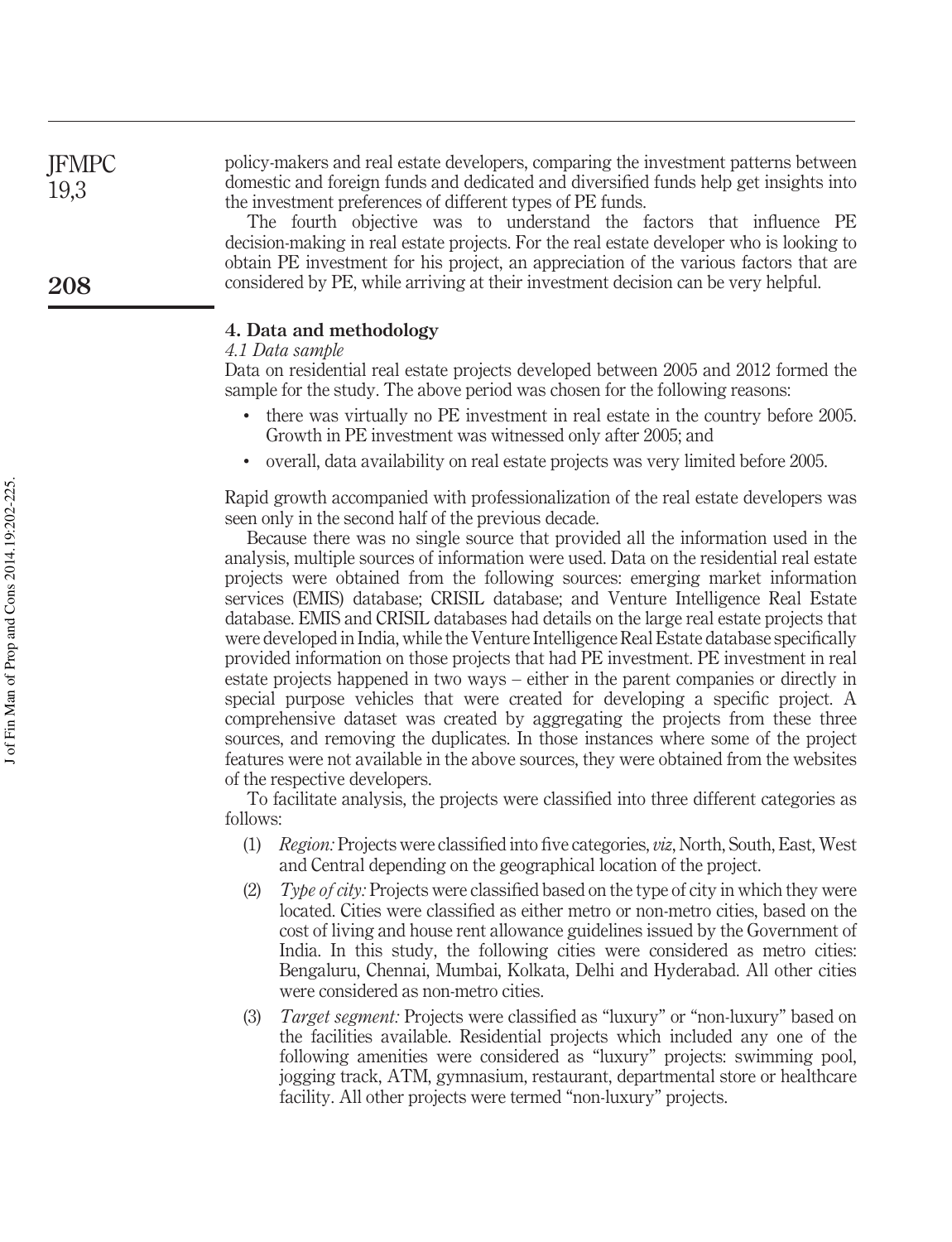#### *4.2 Description of the data*

Our sample consisted of two data sets: the first was the project data, consisting of a sample of 453 residential projects. Out of these, 179 projects had PE investment, and the remaining 274 were projects that did not have any PE investment. The second was the PE investment data, which had a sample of 347 PE investment deals in real estate, which included both project investment deals and corporate investment deals. Further, 256 deals in the sample were project deals, and the remaining 91 were entity deals. Table I presents the region-wise distribution of the sample projects. Because the information on construction area, land area and project cost information were not available for all the projects, only those projects for which the information were available were used in the appropriate analysis.

It can be seen that the Southern region accounted for the highest proportion of the projects in our sample (about 50 per cent). The large proportion of projects in the South could be explained by the fact three metro cities, *viz*, Chennai, Bengaluru and Hyderbad, are located in the region. This was followed by the Western region, which accounted for about 25 per cent of the projects. East and Central regions together accounted for only 5 per cent of the project sample. It is felt that the region-wise distribution of projects in the sample reflected the on ground trends – the level of developmental and economic activity was lower in East and Central regions. In terms of project size (land area), it was seen that, on an average, projects in the Northern region were larger than those seen in the other regions. Projects in the Central region, on an average, were smaller than those in the remaining regions.

The Floor Space Index (FSI), which represented the use of space, was calculated as a ratio of construction area by land area. Western India had the highest FSI with 4.26 followed by North India with an FSI of 2. South, East and Central India had residential projects which represented similar use of space with 1.96, 1.66 and 1.03, respectively. Projects being developed in congested areas or in areas where the land cost was very high would generally have a higher FSI so that the land costs could be apportioned on a larger construction area. Because availability of land was a major constraint in Mumbai (which is located in the Western region), it was natural that projects in that region were characterized by a higher FSI value.

In terms of average project cost, projects in Western India accounted for the highest project costs with a value of \$14,466.67 million. Western India houses Mumbai, the world's most expensive city and the world's 16th most expensive city for residential real

| Region  | Total no. of<br>projects | Construction area<br>(in 100,000 Sq ft)<br>ſМ                                 | Land area<br>(in 100,000 Sq ft)<br>ſМ | Floor space<br>index $[M]$ | Total project cost<br>(in 10 million)<br>Indian Rupees) [N] |
|---------|--------------------------|-------------------------------------------------------------------------------|---------------------------------------|----------------------------|-------------------------------------------------------------|
| North   | 89                       | 1048.54 [62]                                                                  | 1925.81 [66]                          | $2.00$ [51]                | 40379.42 [47]                                               |
| South   | 226                      | 2628.54 [147]                                                                 | 2805.57 [156]                         | $1.96$ [113]               | 66451.91 [114]                                              |
| East    | 14                       | 211.22 [10]                                                                   | 191.50 [9]                            | 1.66[7]                    | 3405.00 [10]                                                |
| West    | 115                      | 1447.15 [58]                                                                  | 1237.31 [50]                          | 4.26 [35]                  | 86798.79 [43]                                               |
| Central | 9                        | 40.34 [7]                                                                     | 58.31 [7]                             | 1.13[6]                    | 2010.00 [6]                                                 |
| Total   | 453                      | 5375.79 [284]                                                                 | 6218.50 [288]                         | 2.32 [212]                 | 199045.12 [220]                                             |
|         |                          | <b>Source:</b> EMIS and venture intelligence, compiled and created by authors |                                       |                            |                                                             |

**Table I.** Distribution of project sample by region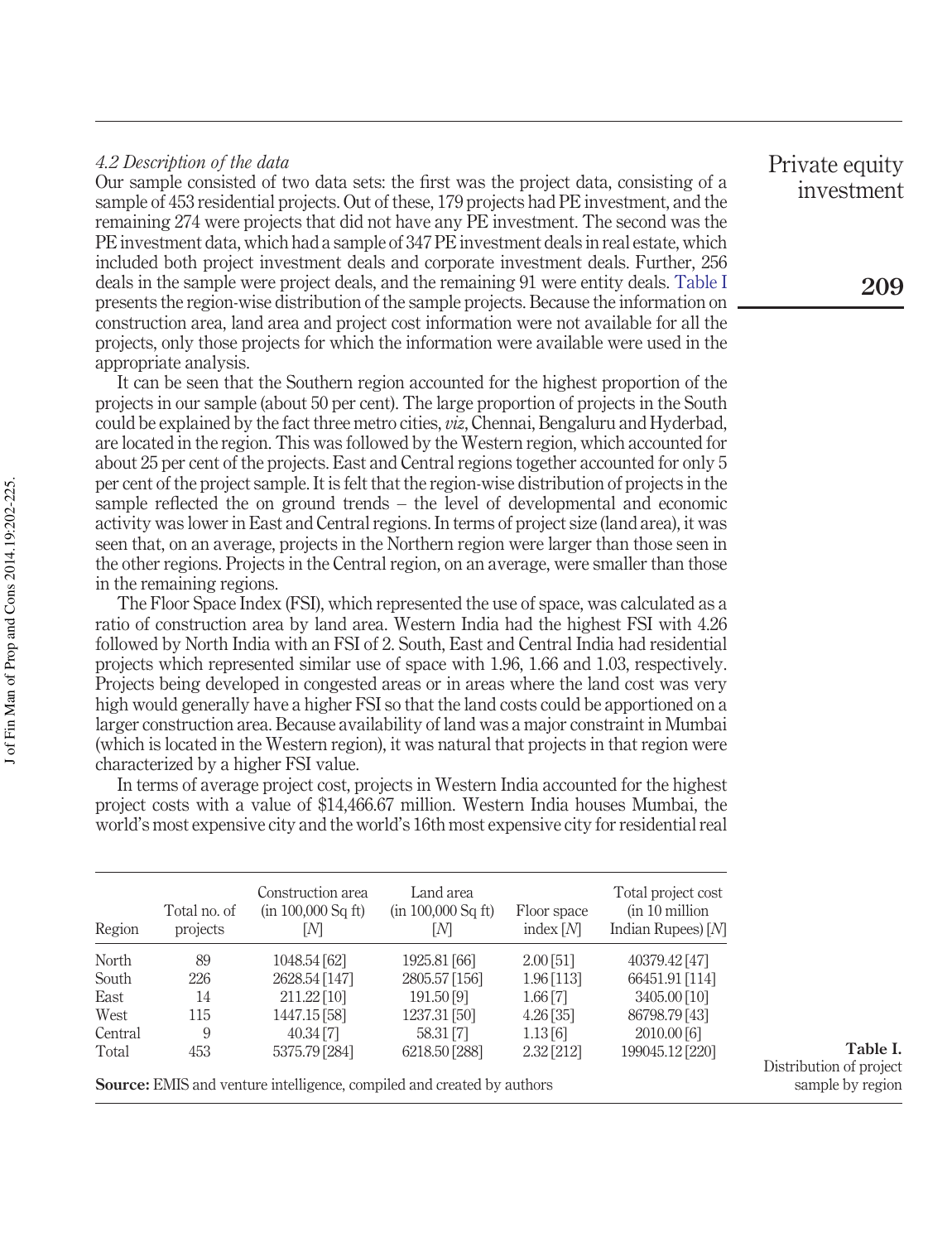estate. Knight Frank LLP, an international property consultancy firm, recorded that a prime residential property in Mumbai had a price tag of Rs. 57,000 per sq ft (USA\$ 950 per sq ft) (Rediff.com, 2012). Mumbai is also the financial capital of India and the heart of Bollywood, which housed one of world's largest entertainment and movie industry. Table II presents a summary of the data sample based on city type. As expected, projects in metro cities accounted for a significant proportion (68 per cent) of our sample. The reason is that our sample generally consisted of large development projects JFMPC 19,3 **210**

(average construction area of 1,892,000 sq ft) and most large real estate projects were located in metro cities. Another interesting trend that could be observed is that, while the average constructed area of projects in metro cities were larger than that of those in non-metro cities; it was the reverse in the case of project land area. Land area of projects in non-metro cities was higher than that of projects in metro cities. This trend is on expected lines – large land areas are not easily available in metro cities, and the high price of land forces developers to apportion the land cost over a larger constructed area to keep the overall prices of property attractive for the buyers. The higher FSI in metro projects also indicated that projects in metro cities had higher construction area per unit land area.

#### *4.3 Study variables*

The variables used for the analysis were broadly classified into four categories:

- (1) project variables;
- (2) investor variables (for projects that had PE investment);
- (3) developer variables; and
- (4) macroeconomic (city/state level) variables.

The variables used in the study and their descriptions are provided in Table III.

#### *4.4 Analysis methods*

Broadly, two types of analytical methods have been used for data analysis. First, was the comparison of variable means of project samples, and second was multivariate regression analysis. Comparison of means was done with the help of the non-parametric Mann–Whitney test. The Tobit regression was used to estimate the stake of PE investment in real estate projects. The Mann–Whitney U-test, used for comparative analysis, is a non-parametric test which can be used to compare sample distributions when the underlying distribution of the variable is not known or is not normal. Three different comparisons have been done in this study. First, projects with PE investment

| Region    | Total no. of<br>projects | Construction area<br>(in 100,000 Sq ft)<br>ſМ | Land area<br>(in 100,000 Sq ft)<br>ſМ | Floor space<br>index $[M]$ | Total project cost<br>(in 10 million)<br>Indian Rupees $ N $ |
|-----------|--------------------------|-----------------------------------------------|---------------------------------------|----------------------------|--------------------------------------------------------------|
| Metro     | 309                      | 4081.19 [195]                                 | 3341.94 [187]                         | $2.57$ [144]               | 134009.00 [129]                                              |
| Non-metro | 144                      | 1294.60 [89]                                  | 2876.56 $[101]$                       | 1.79 [68]                  | 65036.12 [91]                                                |
| Total     | 453                      | 5375.79 [284]                                 | 6218.50 [288]                         | 2.32 [212]                 | 199045.12 [220]                                              |
|           |                          |                                               |                                       |                            | $1 \quad 1 \quad 1 \quad 1 \quad 1$                          |

Table Descrip

sample based on city type **Source:** EMIS and venture intelligence, compiled and created by authors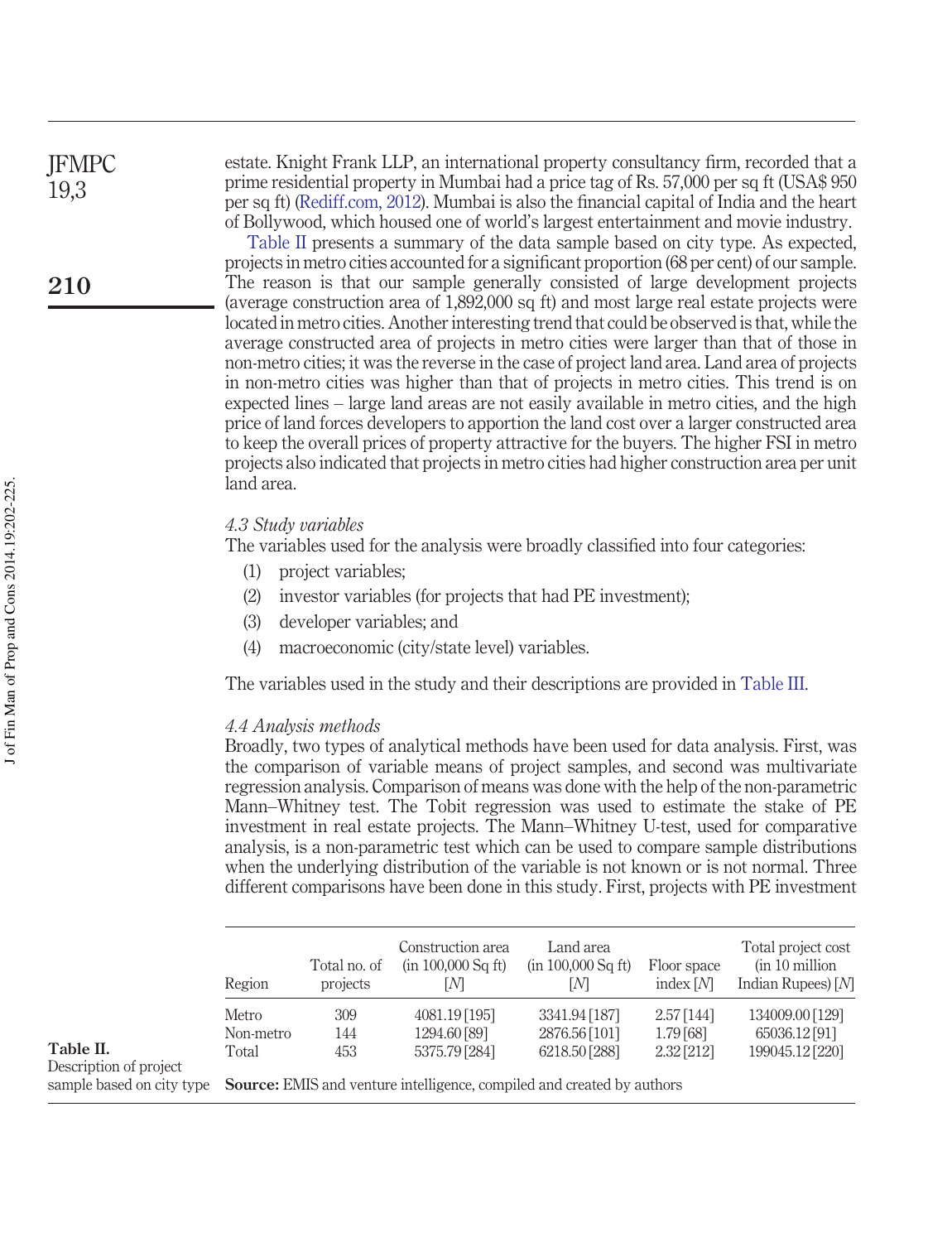| <b>Lype</b>                                  | ariable                              | Name            | Description                                                                                                                                                                     | Data source                                                                                                 |
|----------------------------------------------|--------------------------------------|-----------------|---------------------------------------------------------------------------------------------------------------------------------------------------------------------------------|-------------------------------------------------------------------------------------------------------------|
| Project-level<br>variables                   | Region                               | PROJLOC         | Geographical location of the project; North,<br>South, Eastwest and Central                                                                                                     | Project databases-EMIS, CRISIL and                                                                          |
|                                              | City type                            | METRO           | Indicates if project is located in a metro                                                                                                                                      | Project databases-EMIS, CRISIL and<br>venture intelligence                                                  |
|                                              | arget segment                        | LUXURY          | Indicates if the project is a luxury project<br>city                                                                                                                            | Project databases-EMIS, CRISIL,<br>venture intelligence                                                     |
|                                              |                                      |                 |                                                                                                                                                                                 | specifications from the Web sites of<br>venture intelligence and project                                    |
|                                              | Construction<br>area                 | CONST           | Construction area of the project, in<br>$100,000$ sq ft                                                                                                                         | Project databases-EMIS, CRISIL and<br>project specifications from the Web<br>project developers             |
|                                              | Land area                            | LAND            | Land area of the project, in 100,000 sq ft                                                                                                                                      | Project databases - EMIS, CRISIL,<br>sites of project developers                                            |
|                                              | Project cost                         | COST            | Cost of project, in 10 million Indian Rupees                                                                                                                                    | Project databases-EMIS and project<br>and project specifications from the<br>websites of project developers |
|                                              |                                      |                 |                                                                                                                                                                                 | specifications from the Web sites of                                                                        |
|                                              | construction area<br>Project cost by | COSTBYCONST     | Indicates the cost of constructing a<br>unit area                                                                                                                               | project developers<br>Calculated                                                                            |
| Investment and<br>investor-level             | Private equity                       | PE              | Indicates the presence of PE financing in                                                                                                                                       | Venture intelligence                                                                                        |
| variables                                    | investor<br>Investor origin          | <b>ORIGIN</b>   | Investors were classified into two<br>the project                                                                                                                               | Venture intelligence ans investor                                                                           |
|                                              |                                      |                 | categories depending on their<br>origin-domestic or foreign                                                                                                                     | Web sites                                                                                                   |
|                                              | Fund type                            | <b>FUNDTYPE</b> | based on the type of fund-dedicated funds,<br>diversified funds, where the funds invest<br>Investors were classified into two types<br>which invest solely in real projects and | Venture intelligence and investor<br>Web sites                                                              |
|                                              |                                      |                 | in diverse sectors                                                                                                                                                              | (continued)                                                                                                 |
| Table III.<br>Variables used in the<br>study |                                      |                 |                                                                                                                                                                                 | Private equity<br>investment<br>211                                                                         |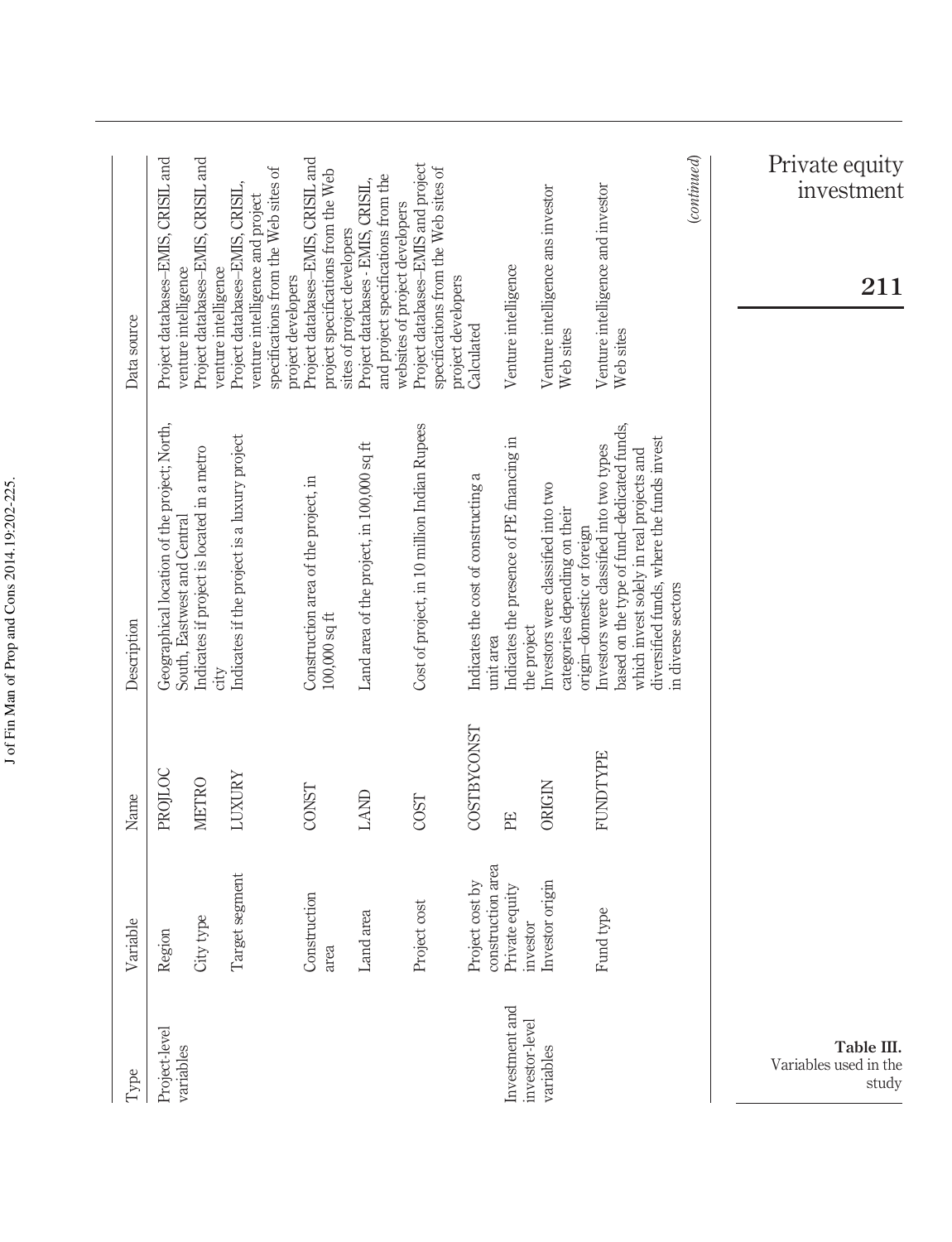| Table III.                        |                                |          |                                                                                          | JFMPC<br>19,3<br>212                         |
|-----------------------------------|--------------------------------|----------|------------------------------------------------------------------------------------------|----------------------------------------------|
| Type                              | Variable                       | Name     | Description                                                                              | Data source                                  |
| Developer-level<br>variables      | experience<br>Promoter         | PEXPYRS  | Promoters' experience in development of                                                  | Developer Web sites                          |
|                                   |                                | PEXPPD   | Promoter experience in development of<br>real estate projects, in years                  | Developer Web sites                          |
|                                   |                                |          | real estate projects, by number of projects<br>developed                                 |                                              |
|                                   |                                | PEXPSQFT | Promoter experience, in terms of number<br>of sq ft of property developed                | Developer Web sites                          |
| Macroeconomic-<br>level variables | GR-HPI<br>$\mathcal{S}$        | CAGRHPI  | Compounded Annual Growth Rate in of<br>HPI. The HPI of different cities were             | National Housing Bank (2013)                 |
|                                   |                                |          | has been used here to indicate the growth<br>provided by National Housing Bank and       |                                              |
|                                   |                                |          | of real estate prices in the respective city.<br>The five-year CAGR value of the index   |                                              |
|                                   |                                |          | during 2007-2012 has been used in the<br>analysis                                        |                                              |
|                                   | population<br>Growth in        | POPGROW  | from Census India documents. The decadal<br>Growth in state population has been taken    | Census India (2011); States Census<br>(2011) |
|                                   |                                |          | growth in population during 2001-2011 has<br>been used in the analysis                   |                                              |
|                                   | B                              | CPIGROW  | Growth in CPI of the state calculated from<br>the Labour Bureau statistics. The six-year | Labour Bureau (2014)                         |
|                                   |                                |          | CAGR during 2006-2012 has been taken                                                     |                                              |
|                                   |                                |          | for this study. The CPI was taken as a<br>measure of the increase in prices in           |                                              |
|                                   |                                |          | respective states                                                                        |                                              |
|                                   | perception index<br>Corruption | CORR     | Corruption perception index                                                              | Transparency International India<br>(2005)   |
|                                   | Competitive<br>index           | COMP     | Competitive index of states                                                              | Institute for Competitiveness (2011)         |
|                                   |                                |          |                                                                                          |                                              |

J of Fin Man of Prop and Cons 2014.19:202-225. J of Fin Man of Prop and Cons 2014.19:202-225.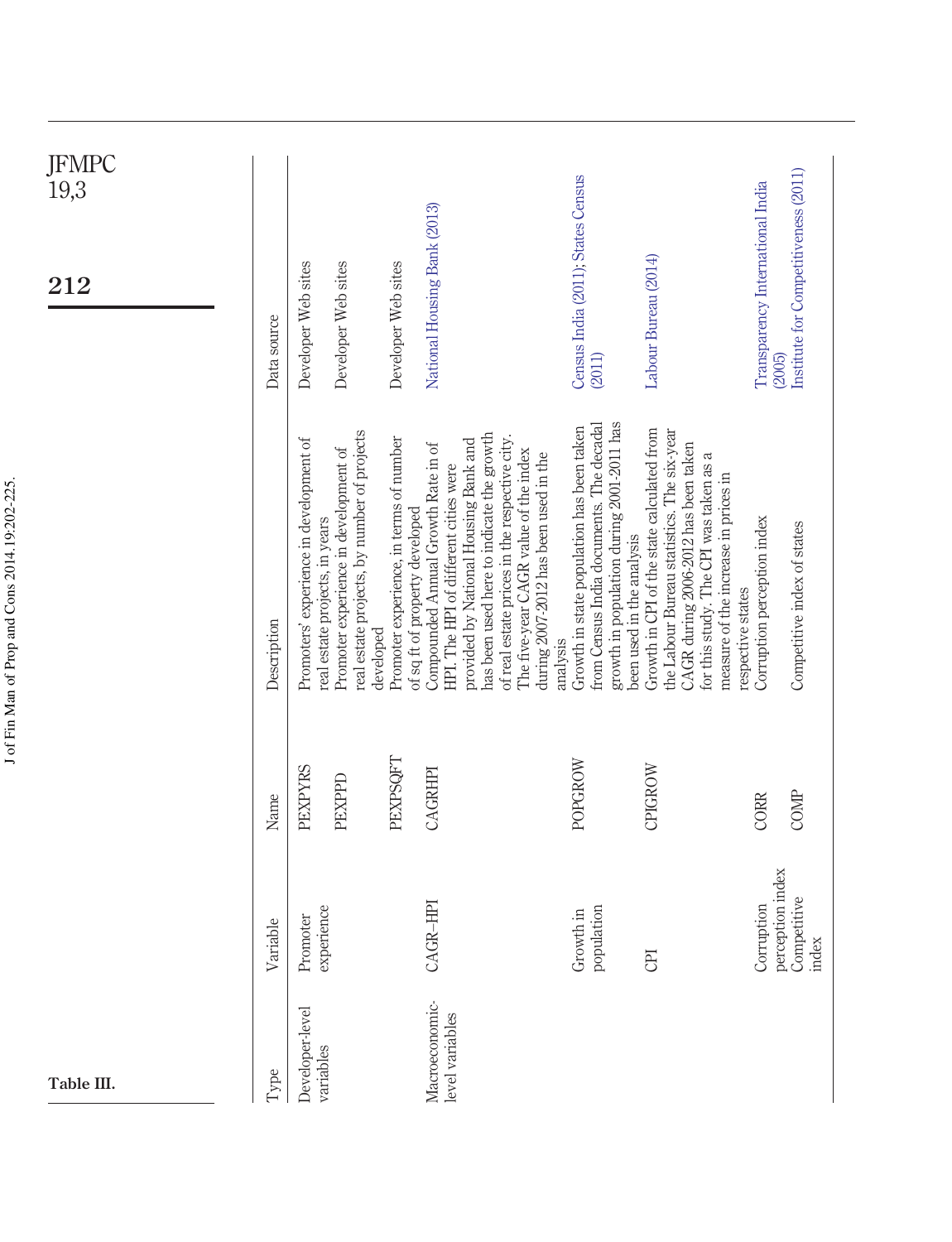were compared to projects that did not have any PE investment. The second and third comparisons were restricted to projects with PE investment. In the second, projects that had foreign PE investment were compared to projects that had domestic PE investment. In the third, projects that had PE investment from dedicated real estate PE funds were compared to projects that had investment from diversified PE funds. Comparative analysis of projects helped in getting a good understanding of the sample data, and helped in the regression analysis.

#### **5. Results and analysis**

#### *5.1 Comparison of projects with and without PE funding*

Table IV presents the results of the comparative analysis of residential projects with PE funding against projects that did not have any PE funding. The analysis has been divided into project variables, developer variables and macroeconomic variables.

An examination of Table IV indicated that there were significant differences in residential projects that had PE investments when compared to projects that did not have PE investments. These differences appeared more marked at the project level. There were differences in both construction and land area, which indicated that PE firms invested in projects with larger land and construction areas. This was naturally reflected in the project cost as well. The difference in cost of the projects between projects with and without PE investment indicated that PE investment was associated with projects that involved larger capital outlays. Also, the median value of the cost by construction ratio was higher for projects with PE investments than for projects without PE investments, indicating that most projects that had PE investments were in the luxury category. An additional indicator of the luxury nature of the projects with PE investment is the UNITCONSCOST variable. Means analysis indicated that projects

|                 |                                                                             |     | PE funded projects |        |     | Projects without PE<br>funding |        |            |                                                      |
|-----------------|-----------------------------------------------------------------------------|-----|--------------------|--------|-----|--------------------------------|--------|------------|------------------------------------------------------|
| Type            | Variable                                                                    | N   | Mean               | Median | N   | Mean                           | Median | z-value    |                                                      |
| Project-level   | <b>CONST</b>                                                                | 105 | 25.95              | 13.00  | 180 | 14.75                          | 5.15   | $-5.867**$ |                                                      |
| variables       | <b>LAND</b>                                                                 | 113 | 30.88              | 7.61   | 175 | 15.59                          | 5.70   | $-3.197*$  |                                                      |
|                 | <b>COST</b>                                                                 | 31  | 1206.81            | 650.00 | 189 | 855.21                         | 300.00 | $-2.870*$  |                                                      |
|                 | <b>COSTBYCONSTR</b>                                                         | 31  | 48.49              | 40     | 94  | 80.43                          | 34.17  | $-0.543$   |                                                      |
|                 | <b>FSI</b>                                                                  | 79  | 1.91               | 1.08   | 133 | 2.56                           | 1.46   | 0.069      |                                                      |
|                 | UNIT LAND COST                                                              | 31  | 251.94             | 133.36 | 28  | 221.83                         | 90.96  | $-1.260$   |                                                      |
|                 | UNIT CONS COST                                                              | 31  | 151.38             | 107.61 | 28  | 92.91                          | 71.21  | $-2.049**$ |                                                      |
| Developer-level | <b>PEXPYRS</b>                                                              | 130 | 20.92              | 17.50  | 188 | 19.41                          | 18.00  | 0.708      |                                                      |
| variables       | <b>PEXPPD</b>                                                               | 97  | 25.16              | 18.00  | 139 | 27.68                          | 18.00  | 0.951      |                                                      |
|                 | PEXPSQFT                                                                    | 74  | 24.37              | 10.00  | 97  | 14.44                          | 4.90   | $0.046*$   |                                                      |
| Macro-economic- | <b>CAGRHPI</b>                                                              | 144 | 0.10               | 0.14   | 180 | 0.11                           | 0.14   | $0.044*$   |                                                      |
| level variables | <b>POPGROW</b>                                                              | 179 | 16.62              | 16.11  | 276 | 15.41                          | 16.14  | 0.718      |                                                      |
|                 | <b>CPIGROW</b>                                                              | 179 | 0.39               | 0.42   | 275 | 0.38                           | 0.41   | $0.041*$   |                                                      |
|                 | <b>CORR</b>                                                                 | 177 | 3.31               | 3.30   | 225 | 3.32                           | 3.30   | 0.777      |                                                      |
|                 | <b>PPP</b>                                                                  | 177 | 50.39              | 51.20  | 225 | 50.51                          | 51.20  | 0.818      | Table IV.                                            |
|                 | COMP                                                                        | 170 | 62.74              | 61.30  | 184 | 61.78                          | 61.80  | 0.572      | Comparative analysis of<br>projects with and without |
| Notes:          | *** significant at 99% CI; ** significant at 95% CI; *significant at 90% CI |     |                    |        |     |                                |        |            | PE funding                                           |

Private equity investment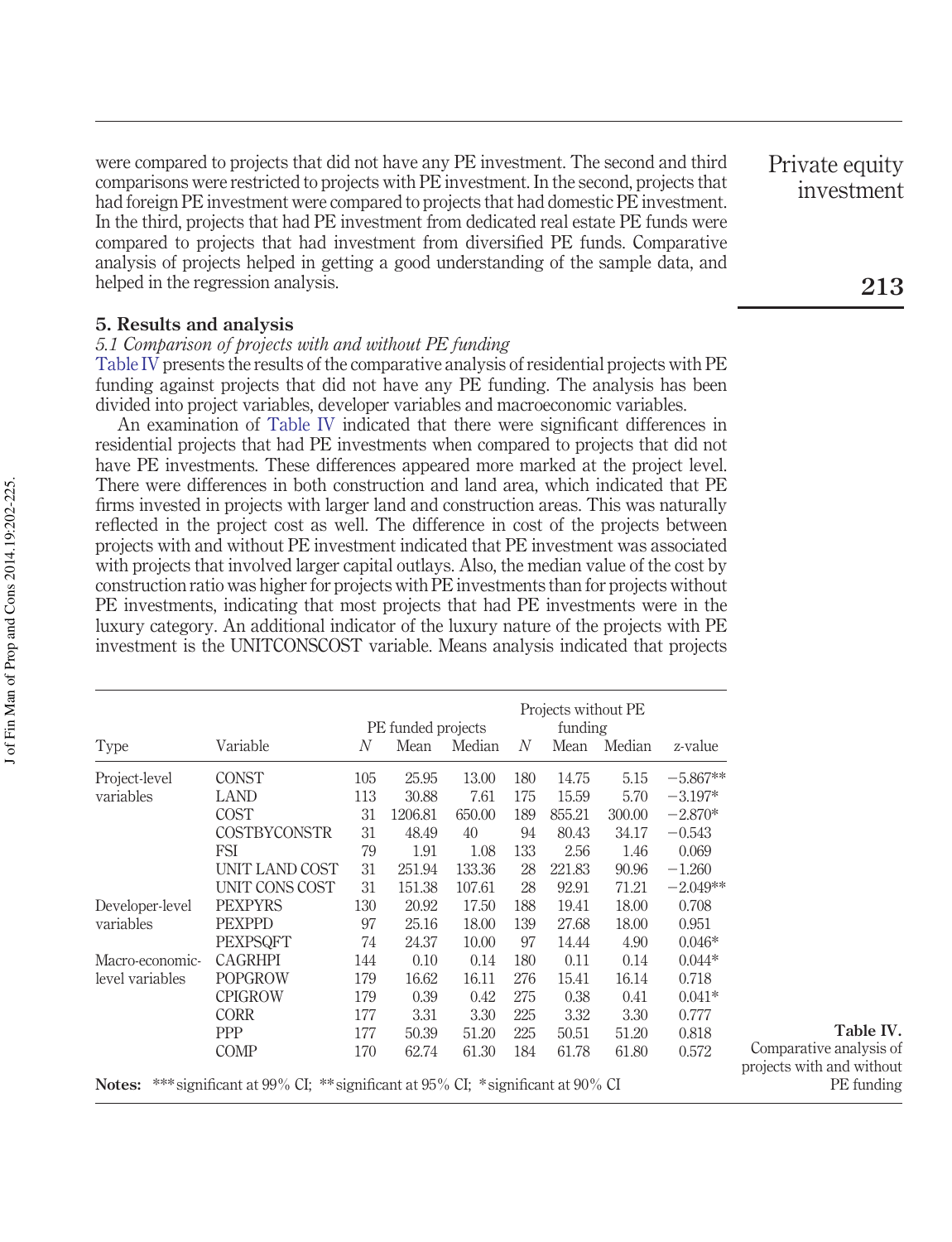with PE investment had higher unit construction costs, and the difference was statistically significant.

An examination of developer level variables such as years of experience and number of projects developed indicated that there was no significant difference between the two samples. However, in terms of sq ft developed, the difference between the two samples was significant at the 10 per cent level. This indicated that PE firms preferred to invest with developers who undertook larger projects.

Frequency count (not shown in Table IV) showed that for PE-funded projects, 79 per cent of the projects were in metro cities. The corresponding percentage for projects with no PE funding was 61 per cent. Chi-square analysis of category distribution resulted in a Pearson Chi-square statistic of 16.8696, which was significant at the 0.1 per cent level. These results indicated that there was a strong preference among PE investors to invest in metro cities.

When examining macro-economic characteristics, it was observed that regions with high growth in Housing Price Index (HPI) and Consumer Price Index (CPI) had more number of projects with PE investment. There was no significant difference in the growth of population or the level of corruption/competitiveness of the state. However, as median and mean values were extremely close, further analysis of the same would be required to make adequate conclusions.

An analysis of the differences between projects with and without PE investments indicated that project level characteristics had higher importance in PE decision-making. The tendency to choose developers who developed larger projects rather than developers who had more experience in terms of years or projects developed revealed PE firms' preferred to invest in larger projects. This result was consistent with the result obtained by Gemson *et al.* (2012) who found that infrastructure projects with PE investment were larger than that of projects without PE investment.

#### *5.2 Comparison of foreign and domestic PE investors*

Table V provides a summary of the analysis between foreign and domestic PE investors in real estate projects. A total of 347 PE investment deals in real estate formed the sample. However, only those deals that had values for different variables were used for the analysis in Table V. Out of the 347 investment deals, 217 pertained to domestic investors and 130 pertained to foreign investors. As indicated previously, PE investment can be classified into two categories based on the investment mode. If the investment was in the special purpose vehicle created for the project, then it was classified as a Project Mode investment. If the investment was in a corporate structure or holding structure, then it was classified as an Entity Mode investment. Frequency count indicated that 80 per cent of the deals made by domestic investors were Project Mode investments, whereas the corresponding figure for foreign investors was 63 per cent. Chi-square analysis of category distribution resulted in a Pearson Chi-square statistic of 12.2976, which was significant at the 0.1 per cent level. These results indicated that there was a strong preference among domestic PE investors to make Project Mode investments as compared to foreign PE investors.

The dataset showed that the total number of deals invested by domestic investors was 66 per cent as higher compared to that of the foreign investors. However, it can be seen that the average investment made by foreign investors was substantially higher than that of the domestic investors, in both project and entity investment modes. Higher

**IFMPC**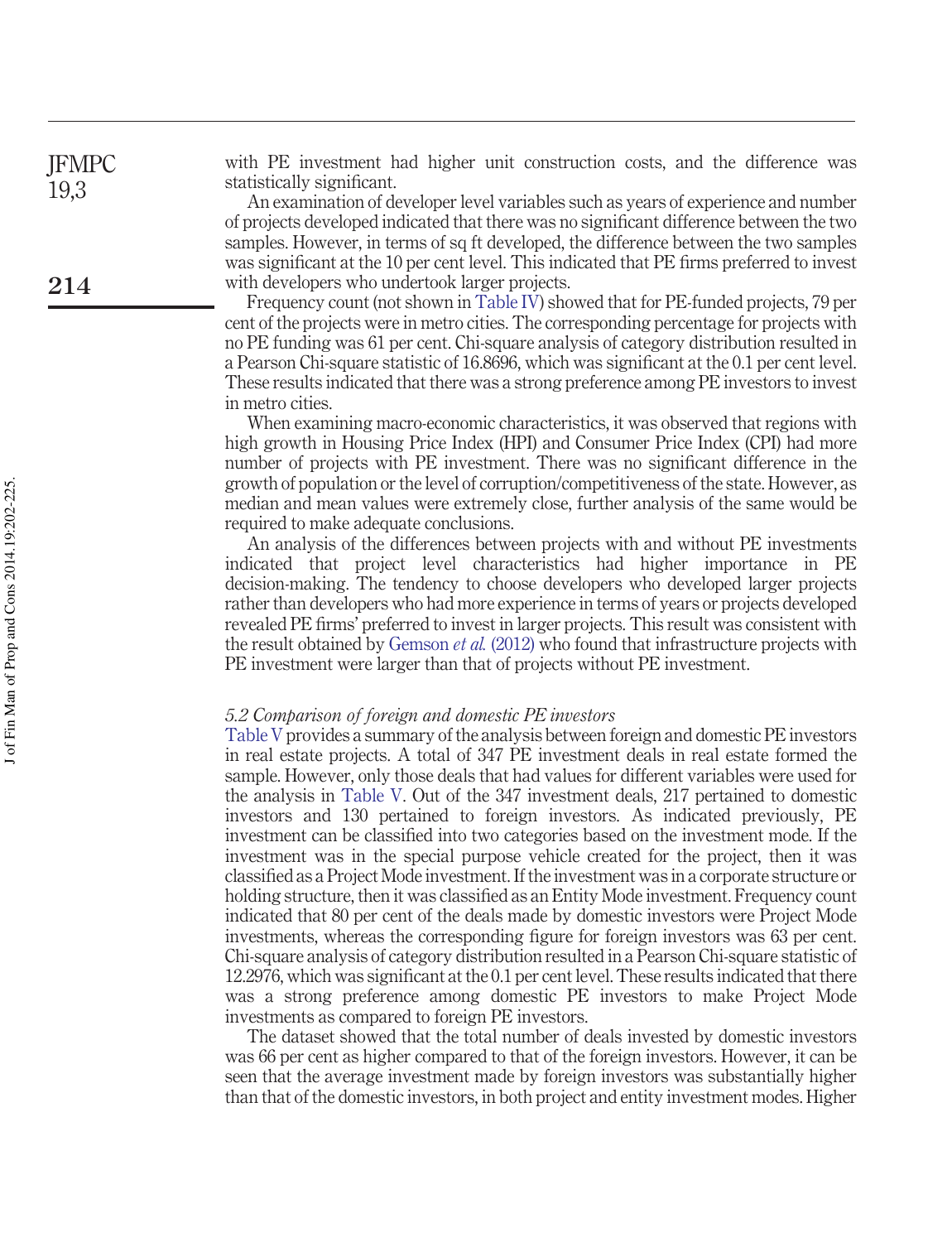| Description                                                | Variable           | Domestic |     | Foreign |     | z-value    | Private equity           |
|------------------------------------------------------------|--------------------|----------|-----|---------|-----|------------|--------------------------|
|                                                            |                    | Mean     | N   | Mean    | N   |            | investment               |
| Investment amount                                          | Project Mode       | 47.3     | 141 | 84      | 65  | $-4.00***$ |                          |
|                                                            | <b>Entity Mode</b> | 38.0     | 40  | 110     | 47  | 3.33***    |                          |
| Geographical location                                      | North              | 40.1     | 35  | 64.9    | 17  | $-0.92$    |                          |
|                                                            | South              | 43.5     | 47  | 80.0    | 23  | $-2.05**$  | 215                      |
|                                                            | East               | 18.1     | 4   | 110.7   | 1   |            |                          |
|                                                            | West               | 60.4     | 49  | 88.7    | 21  | $-2.47**$  |                          |
|                                                            | Central            | 14.7     | 2   |         |     |            |                          |
| Metro status                                               | Metro              | 42.5     | 91  | 79.3    | 36  | $-2.69***$ |                          |
|                                                            | Non-metro          | 57.5     | 46  | 75.9    | 25  | $-2.7***$  |                          |
| Project segment                                            | Luxury             | 36.9     | 37  | 49.5    | 15  | $-1.34$    |                          |
|                                                            | Mid-segment        | 50.6     | 52  | 99.1    | 21  | $-2.62***$ |                          |
|                                                            | Low-budget         | 14.4     | 7   | 32.7    | 3   |            |                          |
| Mean built up area of project                              |                    | 118.60   | 147 | 98.10   | 77  | $-20.2***$ |                          |
| $(100,000 \text{ sqft})$                                   |                    |          |     |         |     |            |                          |
| Mean competitive score of city                             |                    | 61.90    | 209 | 61.10   | 113 | 0.42       |                          |
| Mean corruption perception index                           |                    | 3.30     | 186 | 3.30    | 97  | 0.07       |                          |
| Mean purchasing power of city                              |                    | 50.20    | 186 | 50.80   | 97  | $-0.24$    |                          |
| Mean experience of developer                               |                    | 26.80    | 217 | 24.60   | 130 | $-1.27$    | Table V.                 |
| (years)                                                    |                    |          |     |         |     |            | Summary of foreign and   |
|                                                            |                    |          |     |         |     |            | domestic PE investors in |
| Notes: *** significant at 99% CI; ** significant at 95% CI |                    |          |     |         |     |            | real estate projects     |

investments by foreign investors could also be seen when the investments were classified by region – in South and West, the investment amount between domestic and foreign investors was statistically significant. In the North and East, though the mean investment by foreign investors was higher, the difference was not statistically significant.

Analyzing the proportion of deals in the different regions, it can be seen that the trend is more or less similar for both domestic and foreign investors. Much of the deals by both the investors happened in the South and West. Chi-square analysis of category distribution did not show any significant difference in the distribution of projects in the five regions. Classifying the projects by type of city showed that a large proportion of the deals by both the investors (66 per cent for domestic and 63 per cent for foreign) were in metro cities. As expected, Chi-square analysis of category distribution did not show any significant difference in the distribution of projects metro and non-metro cities.

On the whole, foreign PE investors invested USD 4.75 billion across 61 deals, out of which. 40 per cent of the investment was in projects in non-metro cities, with the remaining made in metro cities. Domestic investors invested USD6.5 billion across 137 deals, with the proportion of investment in metro and non-metro cities being more or less being the same as that of foreign investors. In the metro cities, the mean investment size of foreign investors was 87 per cent higher than that of domestic investors. However, the difference was only 32 per cent when the investment size was compared for the non-metro cities.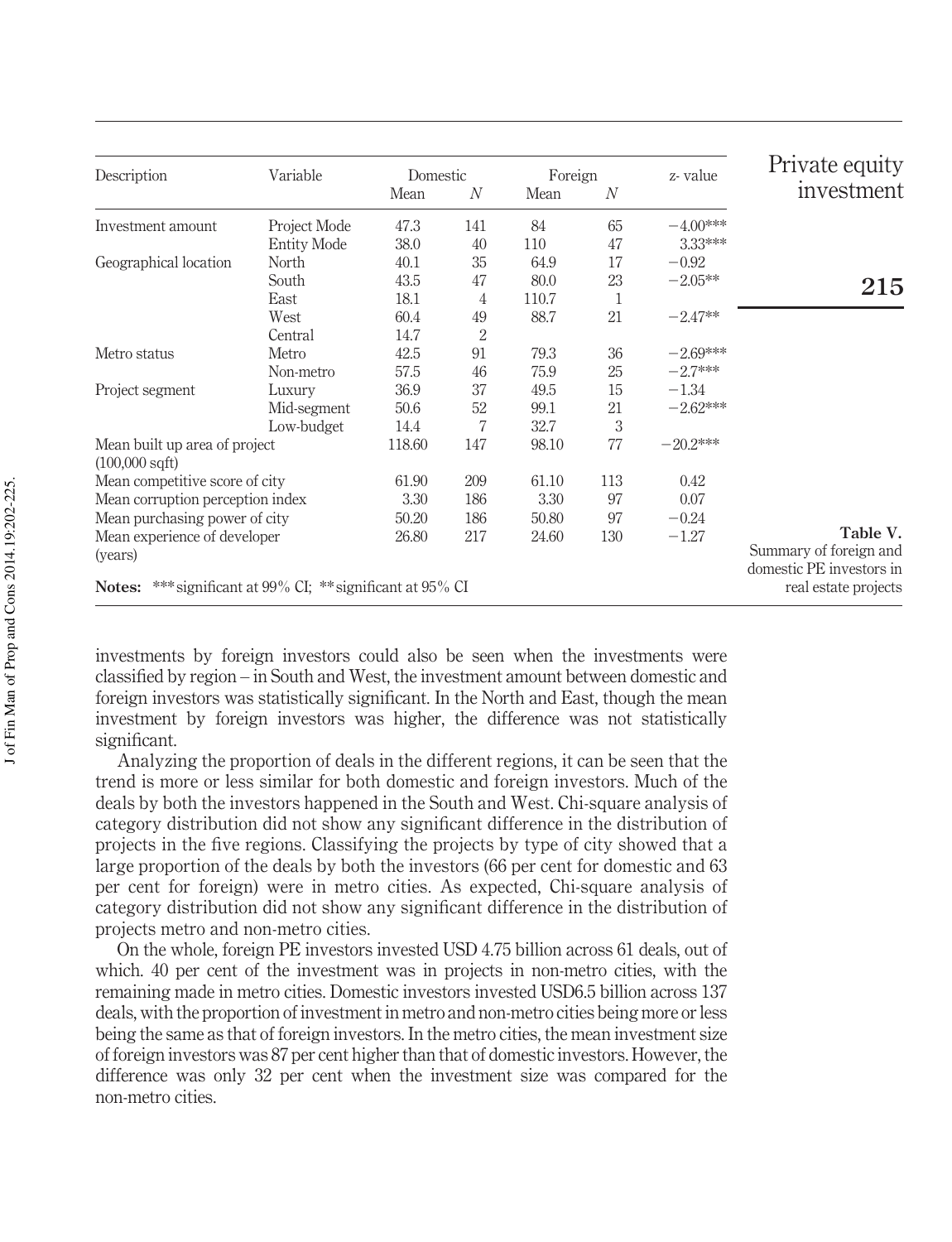#### We also classified the projects on the basis of the target segment, but the results did not show any significant difference in the distribution of projects between different segments for both the investors. Medium-budget projects accounted for the highest proportion of projects (about 54 per cent) for both domestic and foreign investors. Pearson Chi-square statistic from the Chi-square category distribution test was 2.0379, with a *p*-value of 0.361. This indicated that there was no significant difference in the preferences between the different project segments for both the investors. The average built-up area of various projects was compared for the foreign and domestic investors. It was seen that domestic investors had invested in larger projects as compared to the foreign investors. The built-up area of projects with domestic PE was about 20 per cent higher as compared to the projects that had foreign PE investment. Results on the macroeconomic variables showed that there was not any significant difference between the cities in which the investors invested. This showed that the risk appetite of both categories of investors was not significantly different. **IFMPC** 19,3 **216**

#### *5.3 Comparison of dedicated and diversified investors*

Table VI provides a summary of the analysis when the PE investors were classified on the basis of the fund type, i.e. dedicated funds that only invest in real estate projects and diversified PE funds that invest across sectors including real estate. Analysis of the mode of investment between the two categories of investors indicated that 81 per cent of the deals made by dedicated investors are in project mode, whereas the corresponding percentage for diversified investors was 64 per cent. Dedicated PE investors seem to be

|                                                        | Description                                                | Variable           | Dedicated<br>Mean | N              | Diversified<br>Mean | N              | Z-score    |
|--------------------------------------------------------|------------------------------------------------------------|--------------------|-------------------|----------------|---------------------|----------------|------------|
|                                                        | Investment mode                                            | Project Mode       | 57.2              | 118            | 61.6                | 87             | $-1.26$    |
|                                                        |                                                            | <b>Entity Mode</b> | 56.4              | 35             | 90.7                | 52             | 0.71       |
|                                                        | Geographical location                                      | North              | 49.6              | 34             | 45.6                | 18             | $-0.3$     |
|                                                        |                                                            | South              | 48.8              | 38             | 63.4                | 32             | $-0.94$    |
|                                                        |                                                            | East               | 15.3              | 3              | 68.6                | $\overline{2}$ |            |
|                                                        |                                                            | West               | 78.5              | 38             | 59.1                | 31             | $-0.01$    |
|                                                        |                                                            | Central            | 14.7              | $\overline{2}$ |                     |                |            |
|                                                        | Metro status                                               | Metro              | 53.4              | 74             | 53.0                | 52             | $-0.63$    |
|                                                        |                                                            | Non-metro          | 62.0              | 40             | 66.6                | 31             | $-1.33$    |
|                                                        | Project segment                                            | Luxury             | 47.4              | 21             | 30.5                | 31             | 0.8        |
|                                                        |                                                            | Mid-segment        | 62.4              | 23             | 71.6                | 49             | $-0.83$    |
|                                                        |                                                            | Low-budget         | 15.0              | 4              | 27.2                | 6              |            |
|                                                        | Mean built up area of project<br>$(100,000 \text{ sq ft})$ |                    | 88.90             | 137            | 164.90              | 86             | $-18.5***$ |
|                                                        | Mean competitive score of city                             |                    | 61.80             | 181            | 61.50               | 140            | 0.54       |
|                                                        | Mean corruption perception index                           |                    | 3.28              | 156            | 3.33                | 126            | $-0.74$    |
|                                                        | Mean purchasing power of city                              |                    | 50.10             | 156            | 50.90               | 126            | $-0.23$    |
| Table VI.<br>Summary of investment<br>by dedicated and | Mean experience of developer<br>(years)                    |                    | 24.30             | 188            | 26.90               | 158            | $-1.24$    |
| diversified PE funds                                   | ***99% CI: **95% CI<br>Notes:                              |                    |                   |                |                     |                |            |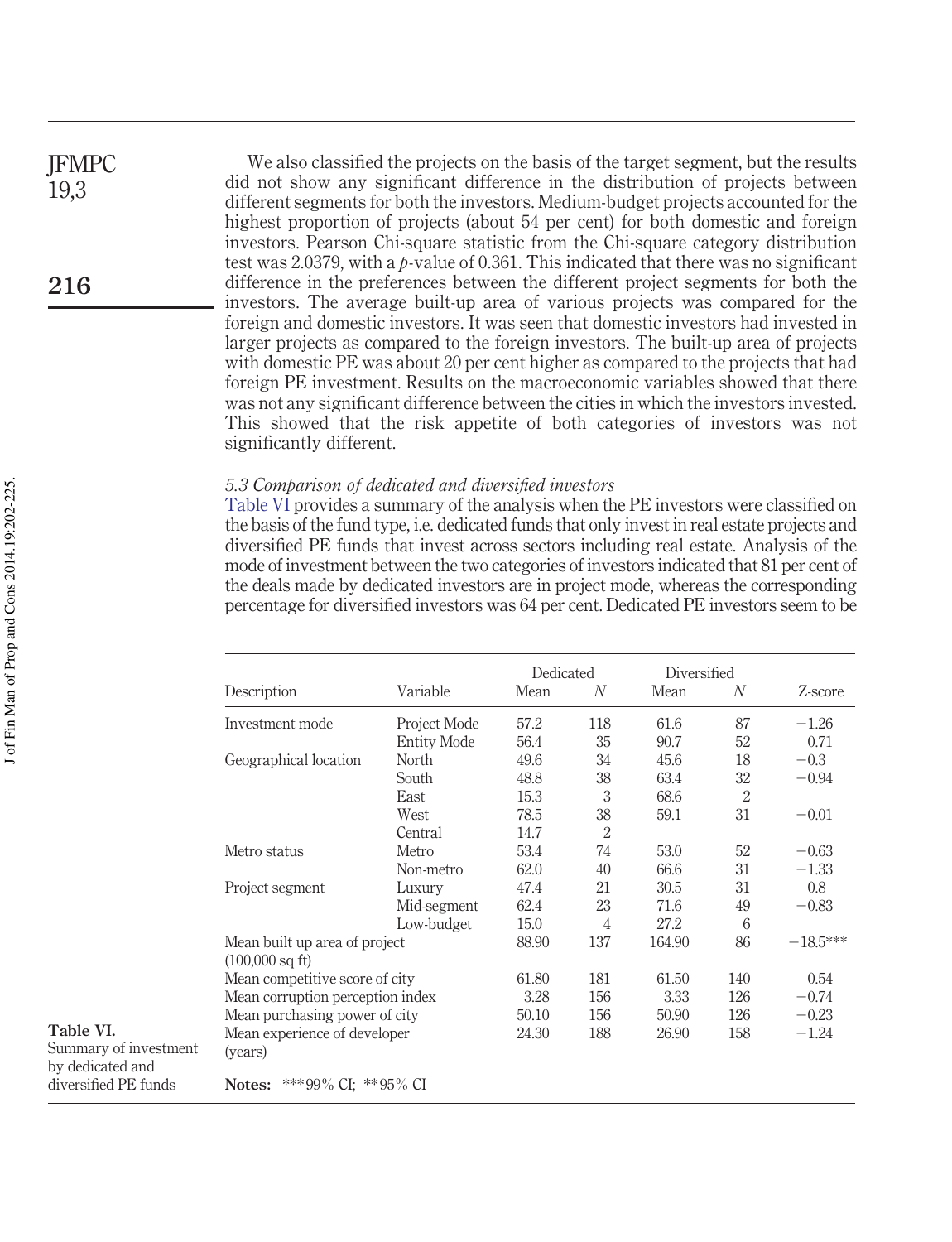favoring the project investment as a preferred investment structure more than that of diversified investors. Chi-square analysis of category distribution resulted in a Pearson Chi-square statistic of 12.5393, which was significant at the 0.1 per cent level. On the basis of investment amount, 77 per cent of the investment by dedicated PE investors was in project mode, whereas the corresponding figure for diversified investors was only 53 per cent.

In terms of amount of investment per deal, there is no significant difference between the two categories of investors. Though the average investment per deal was higher for diversified investors, it was not statistically significant. In fact, there was no difference in investment amount even when the projects were classified on other dimensions such as geographical region, type of city or project segment.

As seen in the case of foreign and domestic investors, South and West regions accounted for the highest number of investments, followed by North. Chi-square distribution analysis of geographical location as a category variable did not any significant difference (Pearson Chi-square statistic of 0.6173) in the regional preference between the two types of investors.

Dedicated investors invested a total of USD3.95 billion across 74 deals compared to the USD2.7 billion invested by diversified investors across 52 deals. The average deal size of both the type of investors is found to be comparable, around \$53 million across metro cities. In case of non-metro cities, dedicated investors invested USD2.4 billion across 40 deals, marginally more than the USD2.1 billion invested by diversified investors across 31 deals. The deal size of diversified investors was found to be about \$4 million more than that of the dedicated PE investors. However, the difference between investors was not statistically significant for both the types of cities. Chi-square test for distribution of projects between metro and non-metro cities for both the investors indicated that there was no significant difference between the dedicated and diversified investors on the preferences for investing in a particular type of city. Pearson Chi-square statistic was 0.8254, with a *p*-value of 0.364.

Analysis on the basis of project segment showed that both investors had invested the least amount in the low budget segment. Major proportion of the investment was in luxury and mid-budget segments. However, the investment size did not show any significant difference between both the investor types. Pearson Chi-square statistic from the Chi-square category distribution test was 2.3182, with a *p*-value of 0.314. This indicated that there was no significant difference in the preferences between the different project segments for both the investors. In terms of project built-up area, diversified investors invested in larger projects as compared to dedicated investors. The difference was significant at the 0.1 per cent level. The economic indicators were not significantly different for both the investor types, which indicated that the risk appetite in terms of project location was more or less similar for both the investor types.

#### *5.4 Factors influencing extent of PE investment in residential real estate projects*

Extent of shareholding in an investment is an indicator of various factors such as valuation and desire for control. To understand the factors that are associated with the extent of shareholding obtained by PE investors for their investment, a regression estimate was carried out. Because the shareholding would vary between 0 and 100 per cent, Tobit estimation was used for this analysis. Table VII presents the description of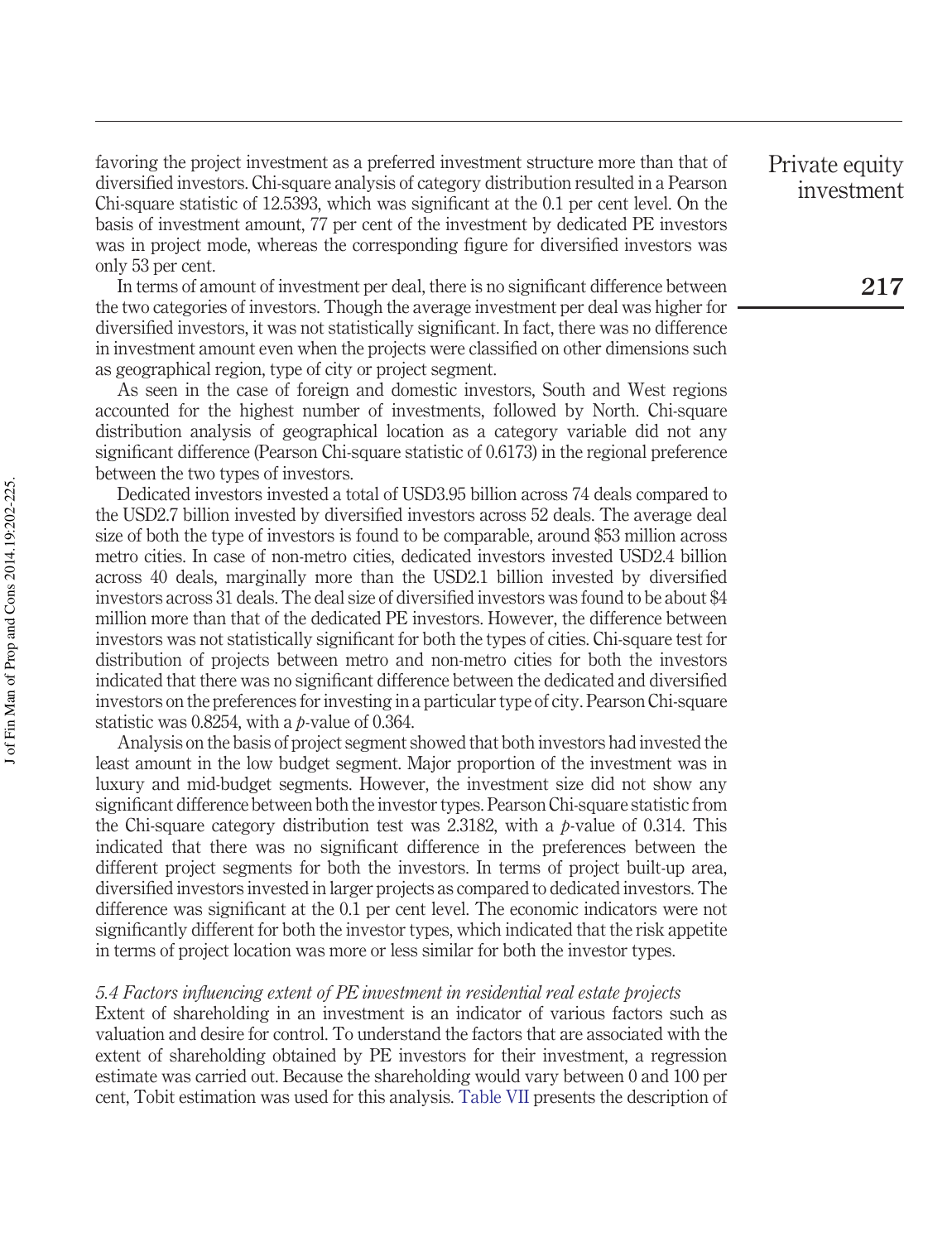| <b>JFMPC</b><br>19,3  | Variable        | Description                                                                                        |
|-----------------------|-----------------|----------------------------------------------------------------------------------------------------|
|                       | <b>LAND</b>     | Land area of the project, in acres                                                                 |
|                       | <b>CONSLAND</b> | Construction by land ratio or FSI                                                                  |
|                       | <b>NORTH</b>    | Dummy variable. Takes the value of "1" of the project was located<br>in North India, "0" otherwise |
| 218                   | <b>SOUTH</b>    | Dummy variable. Takes the value of "1" of the project was located<br>in South India, "0" otherwise |
|                       | <b>WEST</b>     | Dummy variable. Takes the value of "1" of the project was located<br>in West India, "0" otherwise  |
|                       | <b>INVEST</b>   | Amount invested by the PE firm, in USD, million                                                    |
|                       | FOREIGN         | Dummy variable. Takes the value of "1" of the investor is a                                        |
| Table VII.            |                 | foreign PE firm, "0" otherwise                                                                     |
| Description of the    | <b>PEXPYRS</b>  | Promoter experience, in years                                                                      |
| variables used in the | <b>PEXPPD</b>   | Promoter experience, in number of projects developed                                               |
| Tobit regression      | <b>PEXPSOFT</b> | Promoter experience, by number of sq ft developed                                                  |

the variables used in the Tobit regression, whereas Table VIII presents the *Tobit* regression estimates The variable EAST, indicating if the project was developed in East India, was removed from the analysis due to the low number of observations. Central region has been used as the base dummy variable for the region.

The Chi-square value indicates that overall regression estimates have been significant. The pseudo- $R^2$  values also indicate a reasonable fit of the regression estimate. An analysis of the estimations indicated that variables LAND and CONSLAND have opposing signs but are not significant. Variable SOUTH was positively significant at 95 per cent CI while variables NORTH and WEST are not significant. INVEST was also not significant. In terms of the developer variables, PEXPYRS was not significant. However, PEXPPD was negatively and strongly significant at 99 per cent CI, while PEXPSQFT was positively significant, but at 90 per cent CI. A discussion of these results is given in Section 6.4.

| N                                       | 98        |                                                                                   |
|-----------------------------------------|-----------|-----------------------------------------------------------------------------------|
| log likelihood                          | $-50.513$ |                                                                                   |
| lr Chi-square                           | 28        |                                                                                   |
| Probability $>$ Chi-square <sup>2</sup> | 0.0018    |                                                                                   |
| pseudo $R2$                             | 0.217     |                                                                                   |
| <b>LAND</b>                             | 0.001     | 0.979                                                                             |
| CONSLAND                                | $-3.316$  | 0.315                                                                             |
| <b>NORTH</b>                            | 1.877     | 0.833                                                                             |
| <b>SOUTH</b>                            | 26.395    | $0.026**$                                                                         |
| WEST                                    | $-9.334$  | 0.397                                                                             |
| <b>INVEST</b>                           | $-0.493$  | 0.163                                                                             |
| <b>FOREIGN</b>                          | $-22.435$ | $0.008***$                                                                        |
| <b>PEXPYRS</b>                          | $-0.332$  | 0.491                                                                             |
| <b>PEXPPD</b>                           | $-0.884$  | $0.007***$                                                                        |
| <b>PEXPSOFT</b>                         | 0.843     | $0.055*$                                                                          |
|                                         |           |                                                                                   |
|                                         |           | <b>Notes:</b> *** significant at 99%; ** significant at 95%; * significant at 90% |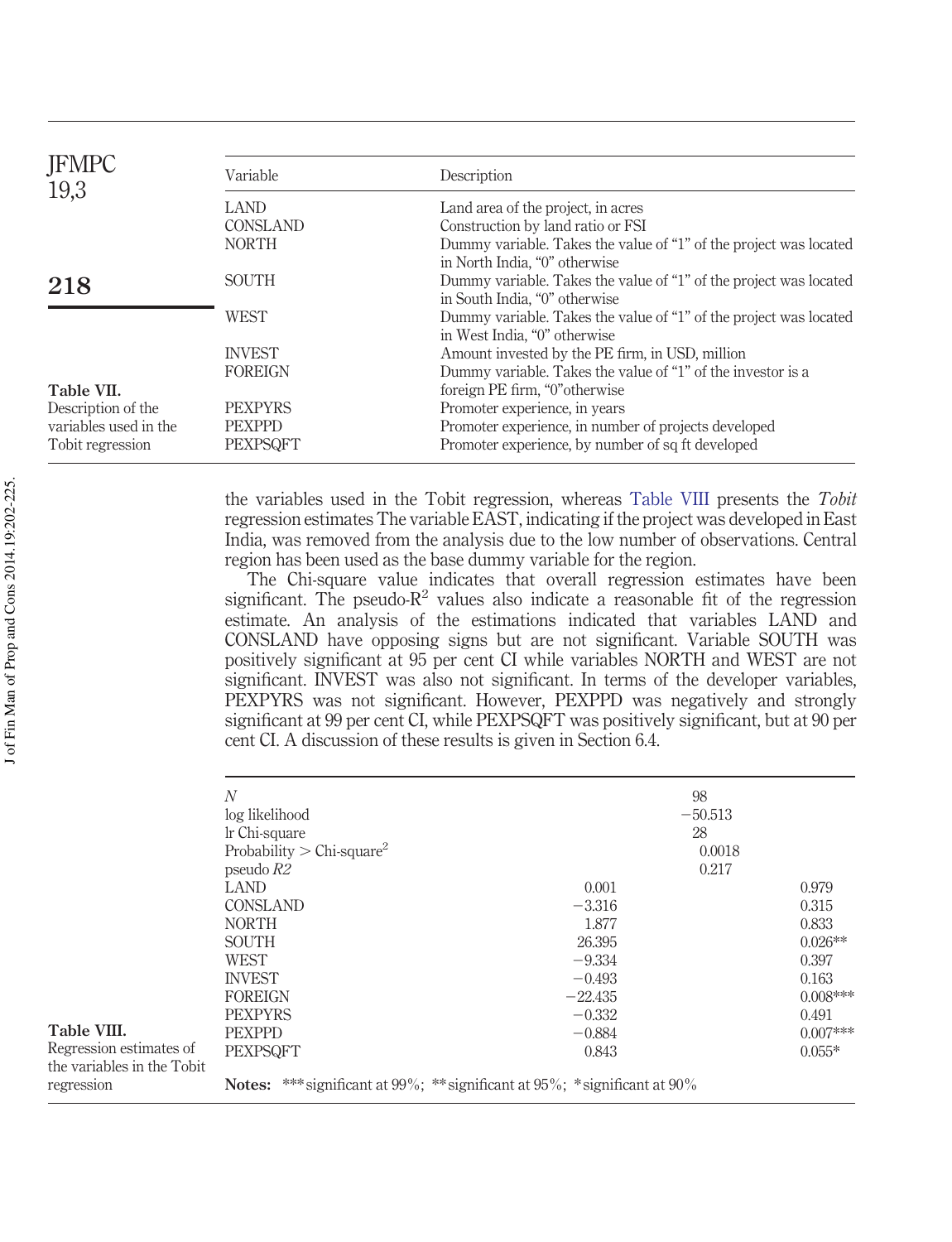#### **6. Discussion**

#### *6.1 Projects with and without PE*

PE has emerged as an additional source of capital for financing real estate projects in India. Given the poor response to real estate stock offerings in public capital markets and the regulatory restrictions on bank funding to project developers, real estate promoters had to traditionally rely considerably on informal sources of funding for their capital requirements. The informal sources are expensive, limited in terms of quantity of capital that can be raised, and are often seen as channels of gray money. The emergence of PE has expanded the pool of institutional capital that real estate developers can get access to.

The growing trend of PE investment indicated that real estate sector provided attractive opportunities for PE investors. Unlike other investors, PE investors play an active role in monitoring their investments after investment. It is not without reason though. While lenders usually demand collaterals when advancing loans, PE investors do not have any such collateral. For the PE investors to get the returns on their investment, it is important that the project is completed successfully. Therefore, they actively monitor their investee companies after the investment has been made. During this monitoring phase, they also provide a lot of business and managerial inputs that can help the project. This association during the post investment phase substantially contributes to improve the corporate governance and professionalism in the sector. Having an external equity investor such as PE investors can, therefore, contribute to the overall development of sector in terms of transparency and governance.

In a real sense, the role of PE investors can begin even before they have invested. PE investors are known for their careful screening and selection criteria while evaluating various investment opportunities. To be successful raise capital from PE investors, promoters have to meet the stringent criteria practiced by them. The promoters should demonstrate superior corporate governance standards that would safeguard investors' equity capital. Investing in systems and processes to improve transparency can help to attract PE investment. Availability of PE capital, thus, creates an incentive for real developers to professionalize their organizations and improve their governance mechanisms, which, in turn, strengthens the sector as a whole.

Our results indicate that large projects that have luxury status are preferred by PE investors. The reasons behind this could be attributed to the need for PE investors to exit their investments in a defined period. Large projects, because of their higher value, provide greater opportunities for exit for the PE investor. Simultaneously, by supporting large projects with luxury facilities, PE investors support the creation of residential projects that offer top-of-the-line facilities catering to the affluent customers. Large projects also facilitate more planned development of urban localities. Thus apart from providing capital, PE investment, in a way, contributes to more planned development of cities. The average value of COSTBYCONSTR was significantly higher for projects without PE investment. This can be attributed to two reasons. First, the lower value of COSTBYCONSTR could be attributed to the economies of scale – PE investment was associated with significantly larger projects, which could have resulted in lower COSTBYCONSTR ratios. Second, the lower COSTBYCONSTR ratio could be due to active monitoring, forcing the developers to efficiently utilize their capital. Additional studies are needed to confirm the lower COSTBYCONSTR ratios seen in projects with PE investment.

Private equity investment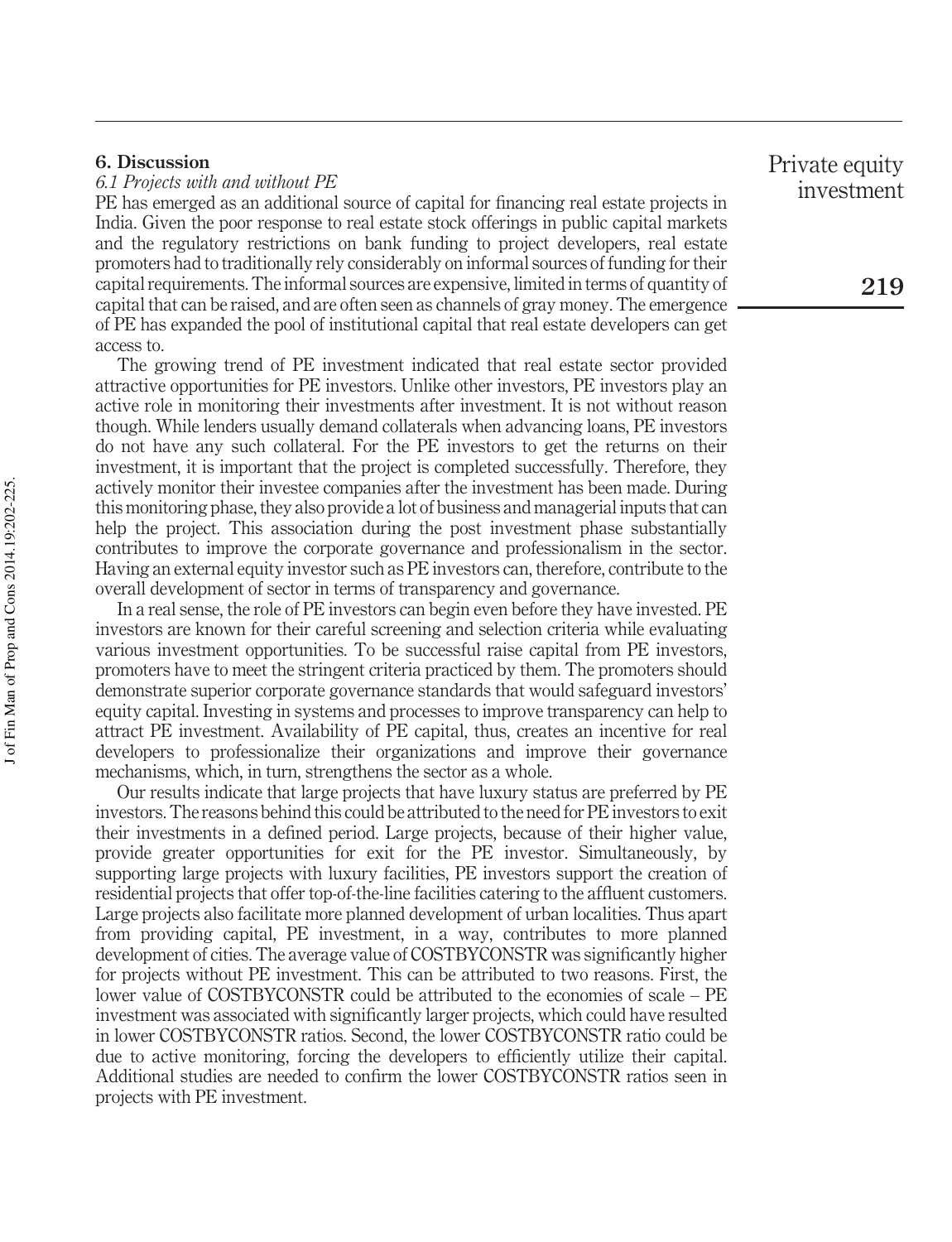| <b>JFMPC</b><br>19,3 | Results on developer variables indicated that PE firms prefer to invest in those projects<br>that are developed by experienced promoters. The experience that was considered valuable<br>was not the years of project development experience or the number of projects developed, but<br>the number of sq ft of project area developed. Project area is a better metric of the<br>implementation capabilities of the promoter, as the compared to the number of projects or                                                                              |
|----------------------|----------------------------------------------------------------------------------------------------------------------------------------------------------------------------------------------------------------------------------------------------------------------------------------------------------------------------------------------------------------------------------------------------------------------------------------------------------------------------------------------------------------------------------------------------------|
| 220                  | years of project experience. For example, it cannot be said that promoters who had developed<br>several small projects would have developed the expertise needed to develop large projects,<br>as PE investors prefer to invest in larger projects. Similarly, a promoter who has had several<br>years of project experience does not necessarily mean that he has the experience of<br>developing large projects. It can be, therefore, seen that PE investors assess the expertise of<br>the developers very carefully before making their investment. |

#### *6.2 Foreign vs domestic investors*

A significant difference in PE investment in real estate as compared to other sectors is the significant role of domestic PE investors. The overall trend in PE in India has been that domestic investors invested in more number of deals, whereas foreign investors invested more capital, i.e. the average deal size by foreign investors are higher. While the average investment amount by foreign investors continues to be high even in real estate, in our sample, domestic PE firms invested not only invested in the most number of deals but also had the highest investment. The dominating role of domestic PE firms can be attributed to the reluctance in having foreign ownership in real estate among the regulatory agencies and policy-makers. Because the outlook for foreign investment in Indian real estate would continue to be cautious, increasing PE investment in real estate sector would require strengthening the domestic PE industry.

Domestic PE investors have a higher preference for project mode investment structure as compared to that of foreign investors. Because project mode investment involves setting up of ring-fenced entities for individual projects, it would facilitate monitoring and increase transparency levels within the sector. Thus, apart from providing a source of capital, PE investors also play an important role in institutional strengthening and development of the sector. Our results also provided indication on the level of value-addition by PE investors post investment. Domestic investors are investing in larger projects as compared to foreign investors. Because developing larger projects are more complex as compared to smaller projects because of various clearances and approvals that are needed from the local agencies and the government, investors who can help to manage such complexities can help to complete the project successfully. Because the average built-up area of projects invested by domestic investors is higher, we feel that this indicates the ability of the domestic investors to contribute to the development of large projects.

#### *6.3 Dedicated vs diversified investors*

An examination of trends of dedicated and diversified funds showed that dedicated investors invested in more number of deals, as compared to diversified funds. However, the average investment size was not significantly different. The larger number of deals by dedicated investors is on expected lines because they would be more active in sourcing deals in real estate sector, as they are dedicated for real estate projects. Given the lack of portfolio diversification, dedicated funds are expected to have a higher level of risk as compared to diversified funds. To overcome this, such dedicated funds would develop sector specific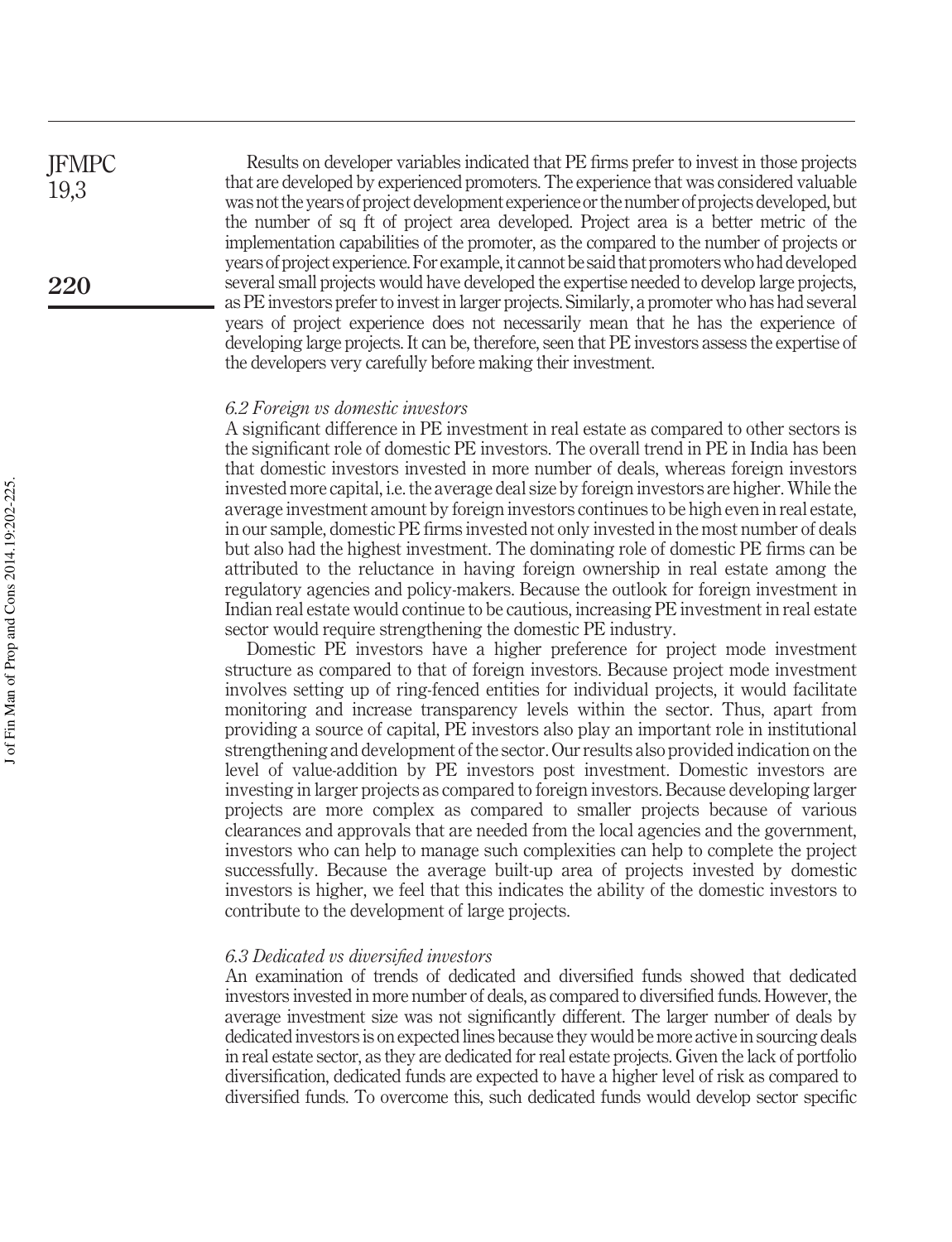expertise, which will help them add more value and contribute to the development of the projects in which they have invested. Further, such expertise would also allow them to assess theinvestmentsmore thoroughly as compared to diversified funds.The betterinsight and knowledge of the industry also allows them to focus on promising new ventures which have to potential for high returns. The preference for a project mode of investment by dedicated PE funds also suggests that dedicated funds prefer to invest in structures that increases transparency and facilitates monitoring.

#### *6.4 Factors influencing extent of PE shareholding*

The variables used in the regression analysis can be broadly divided into the following categories: project variables (comprising LAND and CONSLAND), location variables (comprising the region in which the project was developed), investor variables (comprising INVEST and FOREIGN) and developer variables (comprising PEXPYRS, PEXPPD and PEXPSQFT). The project variables did not turn out to be significantly affecting the extent of shareholding, indicating that they more or less served as a screening criterion for their investment decision-making. Only those project parameters that met the basic criteria were considered forinvestment. In terms oflocation variables, projectsin SOUTH were associated with higher shareholding by PE investors as compared to the CENTRAL region. This indicated that investors preferred to invest in projects from South because of various reasons such as capability of promoters and market attractiveness.

Interestingly, the results indicated that the quantum of investment did not have any significance in determining the extent of shareholding. While it would have been normally expected that higher investment by PE investors would, ipso facto, lead to higher shareholding, it has not been the case. Other factors probably played a more dominating role in the extent of shareholding. The estimations showed that promoter experience played an important role in influencing shareholding obtained by PE investors. The coefficient of PEXPPD was negative, was significant at 99 per cent. This indicated that as the number of projects developed by promoters increased, the shareholding obtained by PE investors decreased. The inference here is that promoters with extensive substantial experience are able to attract investment at a premium, and the result was, after controlling for other factors, investors ended up acquiring a lower shareholding. The other promoter variable, PEXPSQFT, however, had a positive coefficient, and was significant at 90 per cent. A possible explanation for this result is that large projects, while providing better exit opportunities, also involve substantial financial risk. Though PE investors would be keen to investment in large projects because of the exit potential, they would also be keen to might be keen to monitor such investments more actively because of the financial risk involved. Acquiring higher shareholding helps to achieve that objective.

The coefficient of FOREIGN also had a negative coefficient, indicating that lower shareholding was associated with foreign PE investors. Because the average investment made by foreign investors are higher, the reason for the negative shareholding could be explained by the following: First, foreign PE investors might have less familiarity with the local conditions as compared to domestic PE investors. Therefore, given the substantial risks in real estate development foreign PE investors probably invested in projects developed by more established promoters, and projects developed by such established promoters have a higher valuation, resulting in a lower shareholding. Second, the foreign PE investors might be less familiar with the local conditions as Private equity investment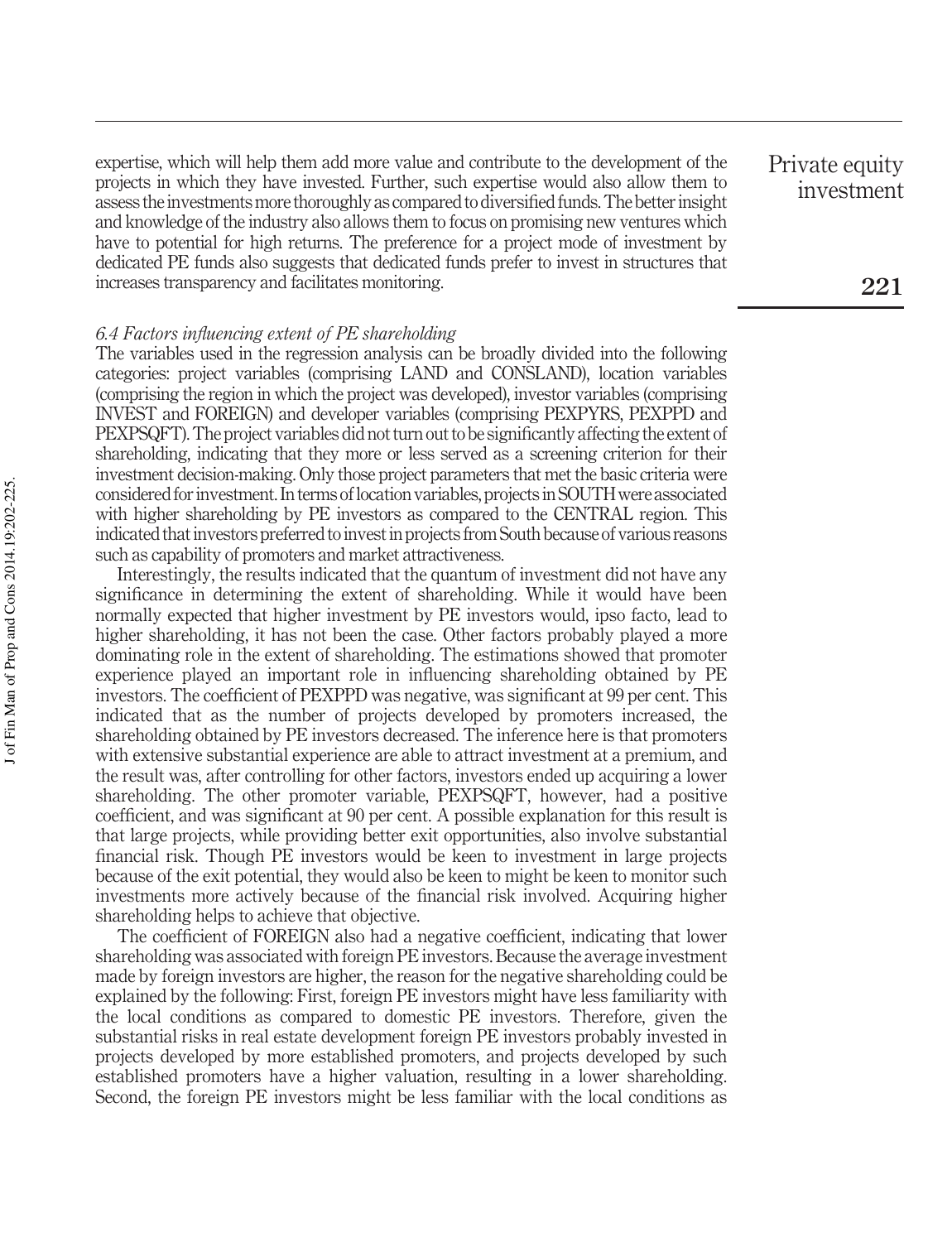compared to that of domestic PE investors. Therefore, domestic PE investors would be better placed to add value to their investments as compared to the former. Thus, domestic PE investors are able to invest at a discount as compared to foreign PE investors, i.e. foreign PE investors get less shareholding as compared to domestic PE investors after controlling for other project and developer variables. Because the previous results (Table V) showed that the mean experience of developers' was not significantly different between domestic and foreign PE investment, we feel that the value-addition criterion plays a dominating role in the extent of shareholding.

#### **7. Summary and conclusions**

This paper presents an analysis of PE investments in residential real estate projects in India. The results of the analysis offer interesting insights which provide significant implications for policy-makers and practitioners. An important accomplishment of this study has been to put together a comprehensive dataset using information obtained from different databases and sources. Empirical research on real estate industry has been scarce, and this paper is a contribution in that direction.

PE is an alternate capital source which can be used to finance residential real estate projects in the country. PE is being increasingly used as a viable source of capital to fund non-conventional asset classes such as infrastructure (Gemson *et al.*, 2012) and real estate (Ernst and Young, 2013b). By favoring the project mode of investment, PE investors also play a role in enhancing the transparency in the sector. It is well known that PE investors provide significant managerial inputs to the companies in which they have invested. Previous studies have indicated that (Thillai, 2010) companies with PE performance have performed better than their peers. While this study has not been able to find evidence of superior performance of PE invested projects, this could be attributed to the early phase of PE investment in the industry. As the industry matures, it can be expected that PE investors would play a more active role in providing managerial inputs in addition to capital.

PE firms have predominantly invested in urban housing projects. They have capitalized on the economic boom in India and have concentrated on investing in luxury/mid-luxury segments primarily located in metro cities. However, India's rural housing demand and shortage far exceeds that of its urban counterparts. Further, low-cost housing in India's rural sector is still largely unorganized and lacking. Encouraging PE firms to invest in the same will bring dual advantages. In addition to providing capital to develop rural housing, harnessing managerial advantages of PE can also catalyze the growth of this segment.

Third, the analysis demonstrates increasing comfort of PE firms in the Indian real estate sector. This is evidenced by the sheer number of projects financed by PE firms and the larger investment sizes of foreign PE firms in deals. The regression analysis also shows evidence that PE firms prefer to invest larger stakes with promoters who develop larger projects. Prior promoter experience (in years or projects developed) is not conditional for PE firms to invest in larger-sized projects. Thus, promoters who find it difficult to raise capital to develop larger sized projects can look at PE as a viable capital source. The preference of PE firms toward larger-sized projects could perhaps be due to the ease of exits which such projects provide. One of the important criteria for PE firms when they invest in projects is the feasibility of exit. Large projects seem to provide more exit options for PE firms.

**IFMPC** 19,3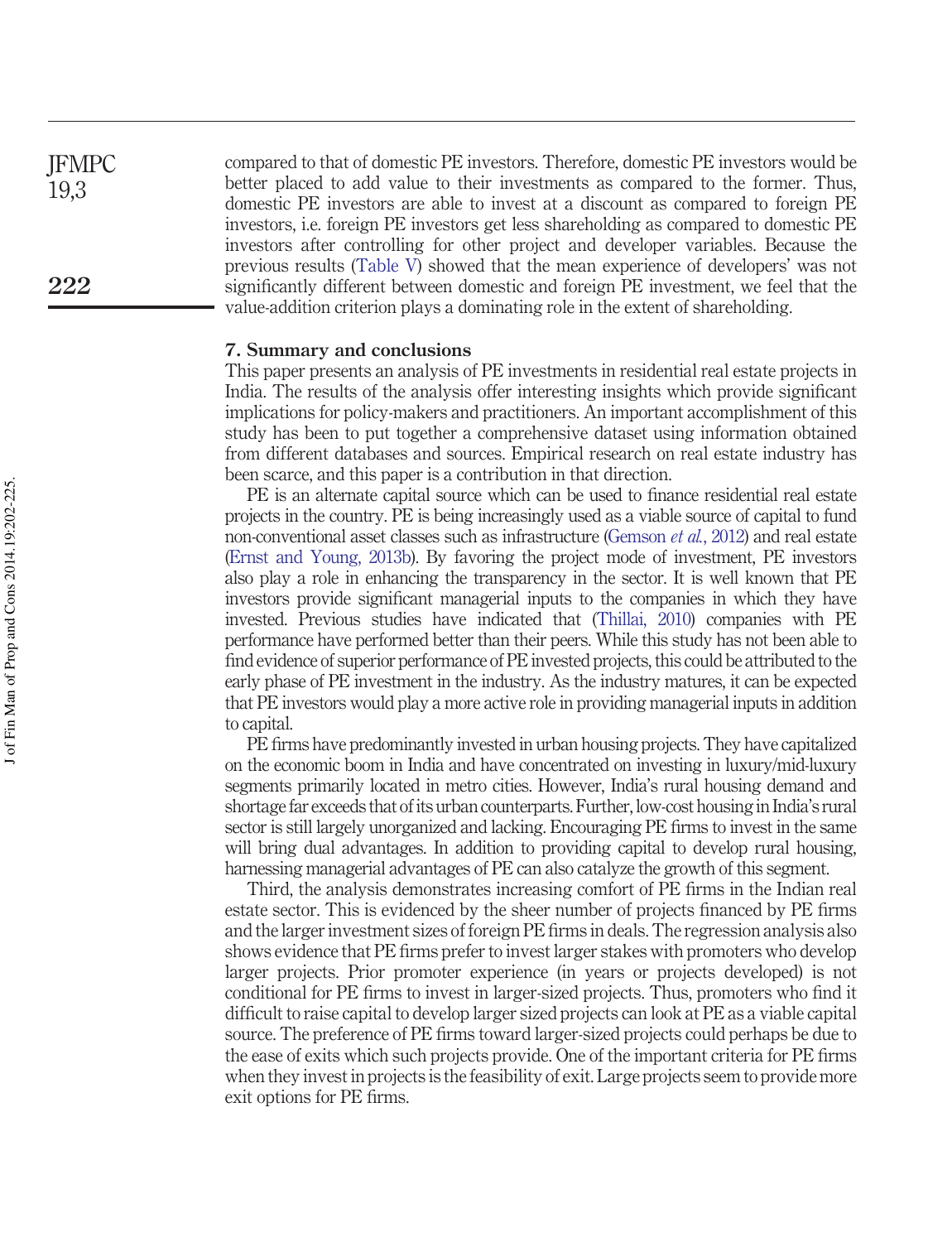Domestic investors because of their familiarity with the local conditions are able to invest in lower valuations as compared to foreign PE investors. Another interesting feature seen in our research is the dominance of domestic investors, both in terms of deals and amount invested. In most other sectors in India, foreign PE firms have invested more than domestic PE firms. However, given the reservations in having foreign ownership in Indian real estate, domestic PE firms have played an important role in the growth of the sector. Setting-up of dedicated domestic PE funds can help to increase more investment in the sector.

There are also a number of opportunities for future research, which may also help address some limitations of this research study. First, this study focuses on residential real estate projects and the role of PE investments in them. Future research could include data from commercial, retail to hospitality real estate projects. Second, extending this study with surveys will help to validate these findings and provide interesting insights and open up new areas for research.

#### **References**

- Adair, A., Berry, J., McGreal, S., Syacutekora, L., Parsa, G.A. and Redding, B. (1999), "Globalisation of real estate markets in Central Europe", *European Planning Studies*, Vol. 7 No. 3, pp. 295-305.
- Adlington, G., Grover, R., Heywood, M., Keith, S., Munro-Faure, P. and Perrotta, L. (2008), "Developing real estate markets in transition economies", *UN Intergovernmental Conference Paper*, RICS Research Foundation, Geneva, 6-8 December 2011.
- Census India (2011), available at: [www.censusindia.gov.in/Census\\_Data\\_2001/Census\\_](http://www.censusindia.gov.in/Census_Data_2001/Census_Data_Online/Population.aspx) [Data\\_Online/Population.aspx](http://www.censusindia.gov.in/Census_Data_2001/Census_Data_Online/Population.aspx) (accessed 9 June 2014).
- Chen, J. and Hobbs, P. (2003), "Global real estate risk index to capture different levels of market risk", *Journal of Portfolio Management*, Vol. 29 No. 5, pp. 66-75.
- Connor, P. and Liang, Y. (2000), *Four Forces Shaping the Commercial Real Estate Industry*, Pramerica Financial Research, November.
- Cushman and Wakefield (2013), "International investment atlas summary", available at: [www.cushmanwakefield.com/en/research-and-insight/2013/global-investment-atlas](http://www.cushmanwakefield.com/en/research-and-insight/2013/global-investment-atlas-summary-2013/)[summary-2013/](http://www.cushmanwakefield.com/en/research-and-insight/2013/global-investment-atlas-summary-2013/) (accessed 2 June 2014).
- Department of Industrial Policy and Promotion (2005), "Press note 2, ministry of commerce and industry, government of India", available at: [http://dipp.nic.in/english/acts\\_](http://dipp.nic.in/english/acts_rules/Press_Notes/pn2_2005.pdf) [rules/Press\\_Notes/pn2\\_2005.pdf](http://dipp.nic.in/english/acts_rules/Press_Notes/pn2_2005.pdf) (accessed 30 April 2014).
- Ernst and Young (2013a), "Budget Plus 2013: budget 2013-RE impact", available at: [www.ey.com/](http://www.ey.com/Publication/vwLUAssets/Budget_2013_Real_Estate__Impact.pdf/$FILE/Budget_2013_Real_Estate_%20Impact.pdf) [Publication/vwLUAssets/Budget\\_2013\\_Real\\_Estate\\_\\_Impact.pdf/\\$FILE/Budget\\_2013\\_](http://www.ey.com/Publication/vwLUAssets/Budget_2013_Real_Estate__Impact.pdf/$FILE/Budget_2013_Real_Estate_%20Impact.pdf) [Real\\_Estate\\_%20Impact.pdf](http://www.ey.com/Publication/vwLUAssets/Budget_2013_Real_Estate__Impact.pdf/$FILE/Budget_2013_Real_Estate_%20Impact.pdf) (accessed 2 June 2014).
- Ernst and Young (2013b), "Global market outlook: trends in real estate private equity", available at: [www.ey.com/Publication/vwLUAssets/Trends\\_in\\_real\\_estate\\_private\\_equity/](http://www.ey.com/Publication/vwLUAssets/Trends_in_real_estate_private_equity/$FILE/Trends_in_real_estate_private_equity.pdf) [\\$FILE/Trends\\_in\\_real\\_estate\\_private\\_equity.pdf](http://www.ey.com/Publication/vwLUAssets/Trends_in_real_estate_private_equity/$FILE/Trends_in_real_estate_private_equity.pdf) (accessed 2 June 2014).
- FICCI (2012), "Real estate sector profile", available at: [www.ficci.com/sector/59/Project\\_docs/](http://www.ficci.com/sector/59/Project_docs/real-eastate-profile.pdf) [real-eastate-profile.pdf](http://www.ficci.com/sector/59/Project_docs/real-eastate-profile.pdf) (accessed 30 April 2014).
- Gemson, J., Gautami, K.V. and Thillai, R.A. (2012), "Impact of private equity investments in infrastructure projects", *Utilities Policy*, Vol. 21 No. 1/66, pp. 59-65.
- Georgiev, G. (2002), "The benefits of real estate investment", CISDM Working Paper, University of Massachusetts, Amherst, 1 March.

### Private equity investment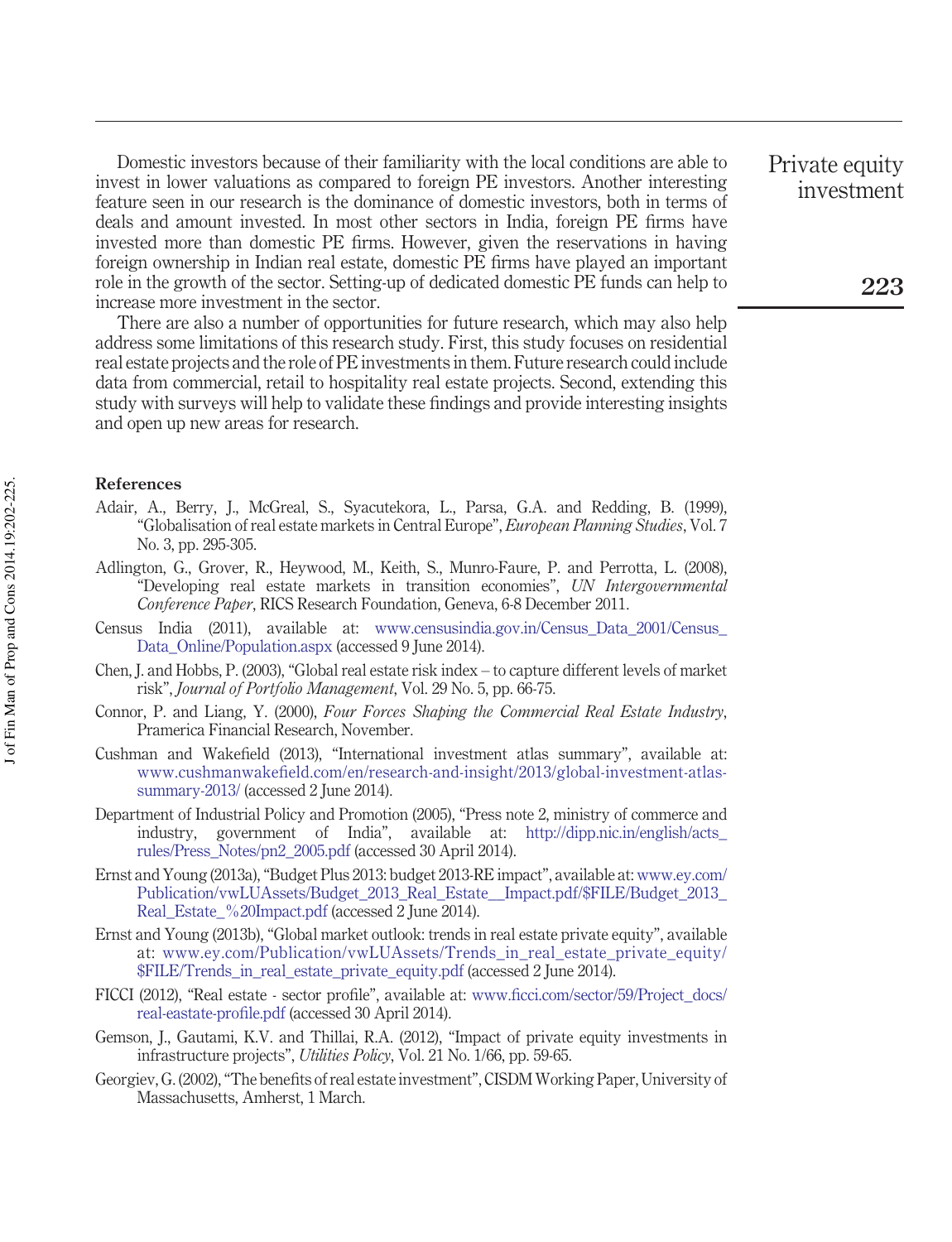| <b>IFMPC</b><br>19,3 | Gillian, J. and Wright, M. (2008), "Private equity demystified: an explanatory guide" available at:<br>www.icaew.com/corpfinfac (accessed August 2008).                                                                |
|----------------------|------------------------------------------------------------------------------------------------------------------------------------------------------------------------------------------------------------------------|
|                      | Gompers, P. and Lerner, J. (1999), The Venture Capital Cycle, MIT Press, Cambridge, MA.                                                                                                                                |
|                      | Haas, R. (2006), Real Estate Private Equity: Structuring the US Based Opportunity Fund,<br>Massachusetts Institute of Technology, Center for Real Estate, Loyola University, Chicago.                                  |
| 224                  | IBEF (2013), "Real estate industry in India", available at: www.ibef.org/industry/real-<br>estate-india.aspx (accessed 30 April 2014).                                                                                 |
|                      | Institute for Competitiveness (2011), "State competitiveness report", available at: http://<br>competitiveness.in/2011/05/01/state-competitiveness-report/ (accessed 12 March 2012).                                   |
|                      | Ippolito, R. (2007), "Private equity in China and India", Journal of Private Equity, Vol. 10 No. 4,<br>pp. 36-41.                                                                                                      |
|                      | Kaplan, I.C. (2011), Real Estate Finance Challenges in the Wake of the Recession: The Case of<br>Private Equity Funds, Real Estate Finance, 3-6 June.                                                                  |
|                      | La Porta, R., Lopez-de-Silanes, F., Shleifer, A. and Vishny, R. (1997), "Legal determinants of<br>external finance", Journal of Finance, Vol. 52 No. 3, pp. 1131-1150.                                                 |
|                      | La Porta, R., Lopez-de-Silanes, F., Shleifer, A. and Vishny, R. (1998), "Law and finance", Journal of<br>Political Economy, Vol. 106 No. 6, pp. 1113-1155.                                                             |
|                      | Labour Bureau (2014), "Consumer price index for industrial workers, Ministry of Statistics,<br>Government of India", available at: http://labourbureau.nic.in/indtab.html (accessed 9<br>June 2014).                   |
|                      | Lee, S. (2001), "The risks of investing in real estate markets of the Asian region", Working paper,<br>Department of Land Management, University of Reading, RG6 6AW, England, p. 19.                                  |
|                      | Lieser, K. and Groh, A.P. (2011), "The determinants of international commercial real estate<br>investments", Working Paper - 935, IESE Business School, University of Navarra, July.                                   |
|                      | Lin, A. (2008), "Real estate private equity: market impacts on investment strategies and<br>composition of opportunity funds", MSc Thesis, MA Institute of Technology, Cambridge.                                      |
|                      | Ling, D.C. and Naranjo, A. (2012), "Commercial real estate return performance: a cross-country<br>analysis", The Journal of Real Estate Finance and Economics, Vol. 24 Nos 1/2, pp. 119-142.                           |
|                      | Lorenzo, W. (1996), "The advent of private equity in Latin America", The Columbia Journal of<br><i>World Business, Vol. 31 No. 1, pp. 60-68.</i>                                                                       |
|                      | Lynn, D.J. (2007), "The tectonic forces of global real estate: implications for global investment and<br>portfolio managers", Journal of Real Estate Portfolio Management, Vol. 13 No. 1, pp. 87-92.                   |
|                      | National Housing Bank (2013), "NHB Residex", available at: www.nhb.org.in/Residex/<br>Data&Graphs.php (accessed 9 June 2014).                                                                                          |
|                      | Page, S.N., Ankner, W., Jones, C. and Fetterman, R. (2008), "The risks and rewards of private<br>equity in infrastructure", Public Works Management & Policy, Vol. 13 No. 2, pp. 100-113.                              |
|                      | PERE (2013), <i>Capital Watch</i> , published by PEI, October issue, Vol. 9 No. 8, pp. 60-63.                                                                                                                          |
|                      | Rediff.com (2012), "Mumbai is the world's most expensive city", available at: www.rediff.com/<br>business/slide-show/slide-show-1-mumbai-is-the-worlds-most-expensive-city/20120416.<br>htm#12 (accessed 5 June 2014). |
|                      | Rydin, Y., Rodney, W. and Orr, C. (1990), "Why do institutions invest in property?", Journal of<br>Property Finance, Vol. 1 No. 2, pp. 250-258.                                                                        |

- States Census (2011), available at: [www.census2011.co.in/states.php](http://www.census2011.co.in/states.php) (accessed 9 June 2014).
- Thillai, R.A. (2010), "Venture capital and efficiency of portfolio companies", *IIMB Management Review*, Vol. 22 No. 4, pp. 186-197.